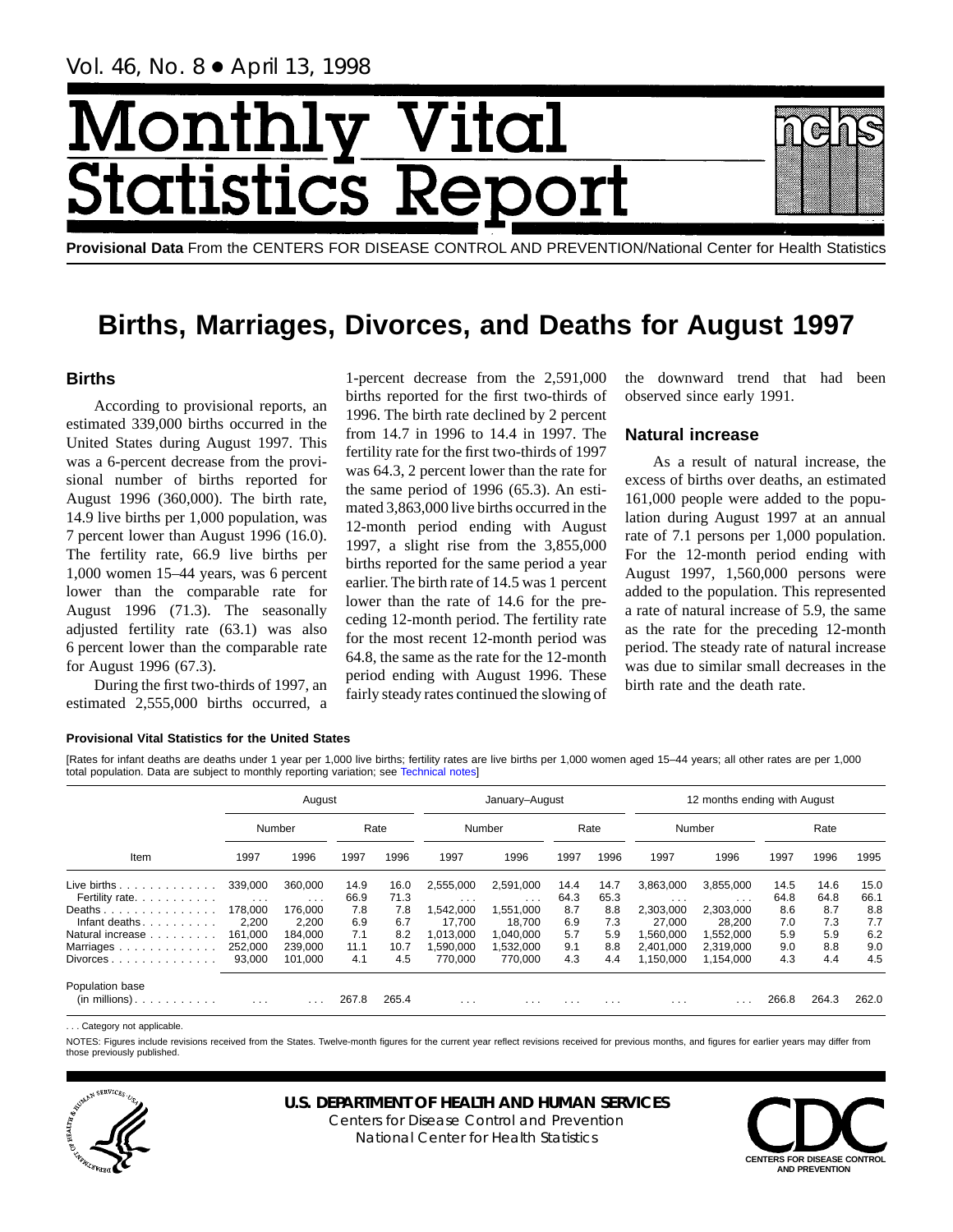#### **Marriages**

Approximately 252,000 couples married in August 1997, 5 percent more than in August 1996 (239,000). The marriage rate per 1,000 population for August 1997 (11.1) was 4 percent higher than in 1996 (10.7).

The number and the rate of marriages for the first 8 months of 1997 were higher than the number and the rate for the same period in 1996. The number of marriages performed in the cumulative period for 1997 (1,590,000) was 4 percent higher than the number performed for the same period a year earlier (1,532,000), while the marriage rate for the 8-month period was 3 percent higher in 1997 (9.1) than in 1996 (8.8).

The number of couples married during the 12 months ending with August 1997 (2,401,000) was 4 percent higher than the number for the comparable period a year earlier (2,319,000). The marriage rate rose from 8.8 for the period ending with August 1996 to 9.0 for the period ending with August 1997—an increase of 2 percent.

## **Divorces**

An estimated 93,000 divorces were granted in August 1997, yielding a current monthly divorce rate of 4.1 divorces per 1,000 population.

The number of divorces for the first 8 months of 1997 (770,000) was the same as the number of divorces for the comparable period in 1996. The rate declined 2 percent—from 4.4 in 1996 to 4.3 in 1997.

Approximately 1,150,000 couples divorced during the 12-month period ending with August 1997, showing a slight decrease in the number for the same period a year earlier (1,154,000). The divorce rate for the current 12-month period (4.3) was 2 percent lower than the rate for the same period ending with August 1996 (4.4).

#### **Deaths**

For August 1997 there were an estimated 178,000 deaths in the United States. The death rate was 7.8 deaths per 1,000 population, the same as the rate for August a year earlier. Among the 178,000 deaths for August 1997 were 2,200 deaths at ages under 1 year.



**Provisional birth rates per 1,000 population by month: United States, 1995–97**



**Provisional seasonally adjusted fertility rates per 1,000 women aged 15–44 years: United States, 1993–97**



**Provisional marriage rates per 1,000 population by month: United States, 1995–97**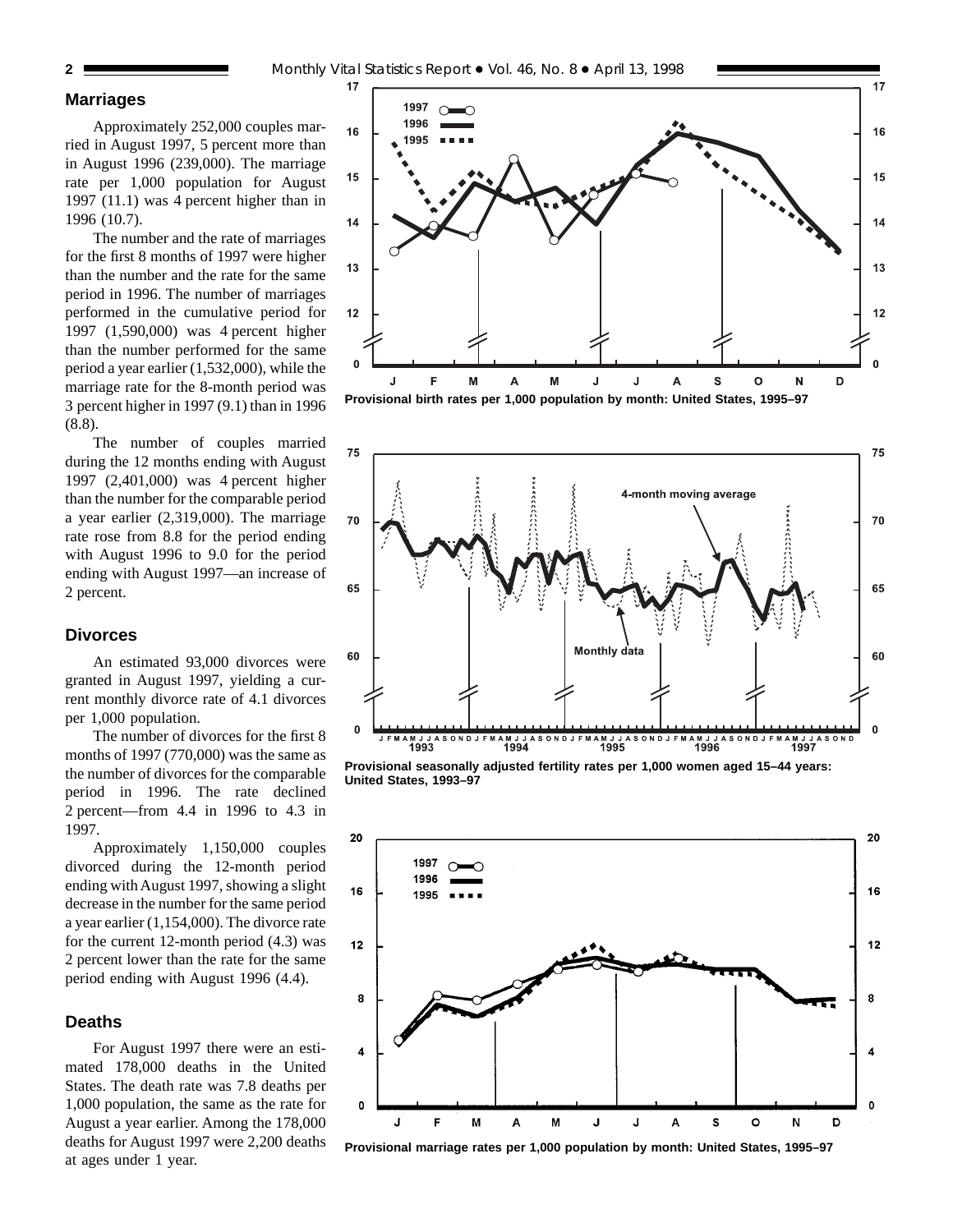According to provisional statistics, there were 1,542,000 deaths during the first 8 months of 1997, a decrease of 1 percent from the number estimated for January–August 1996 (1,551,000). The death rate, 8.7 per 1,000 population, was 1 percent lower than the rate for January–August 1996 (8.8). Among the 1,542,000 deaths for January–August 1997 were 17,700 deaths at ages under 1 year, yielding an infant mortality rate of 6.9 per 1,000 live births. This rate was 5 percent lower than the rate of 7.3 for the first 8 months of 1996.

The death rate for the 12 months ending with August 1997 was 8.6 deaths per 1,000 population, 1 percent lower than the rate of 8.7 for the comparable 12-month period a year earlier. The infant mortality rate for this 12-month period was 7.0 per 1,000 live births, 4 percent lower than the rate of 7.3 for the 12 months ending with August 1996.

*Current Mortality Sample, 12 months ending with July 1997*—The provisional death rate for the 12 months ending with July 1997 was 863.1 per 100,000 population, a decrease of 1 percent from the rate of 874.4 for the 12-month period ending July 1996. The provisional age-adjusted death rate for the 12-month period ending with July 1997 was 481.8 per 100,000 U.S. standard population, 3 percent lower than the rate of 496.9 for the 12-month period ending with July 1996. The age-adjusted death rates control for changes and variations in the age composition of the population; therefore, they are better indicators than crude rates for showing changes in mortality risk over time and for showing differences between race-sex groups within the population. Among the four race-sex groups, the estimated ageadjusted death rate decreased for all groups. By age the death rate for the total population decreased for the age groups 1–4 years, 15–24 years through 35–44 years, and 55–64 years through 75–84 years of age.

Among the major causes of death, the estimated death rate continued to decrease between the two successive 12-month periods for Human immunodeficiency virus infection; Malignant neoplasms, including neoplasms of lymphatic and hematopoietic tissues; Diseases of heart;



**Provisional death rates per 1,000 population by month: United States, 1995–97**







**Provisional birth rates per 1,000 population for successive 12-month periods ending with month indicated: United States, 1993–97**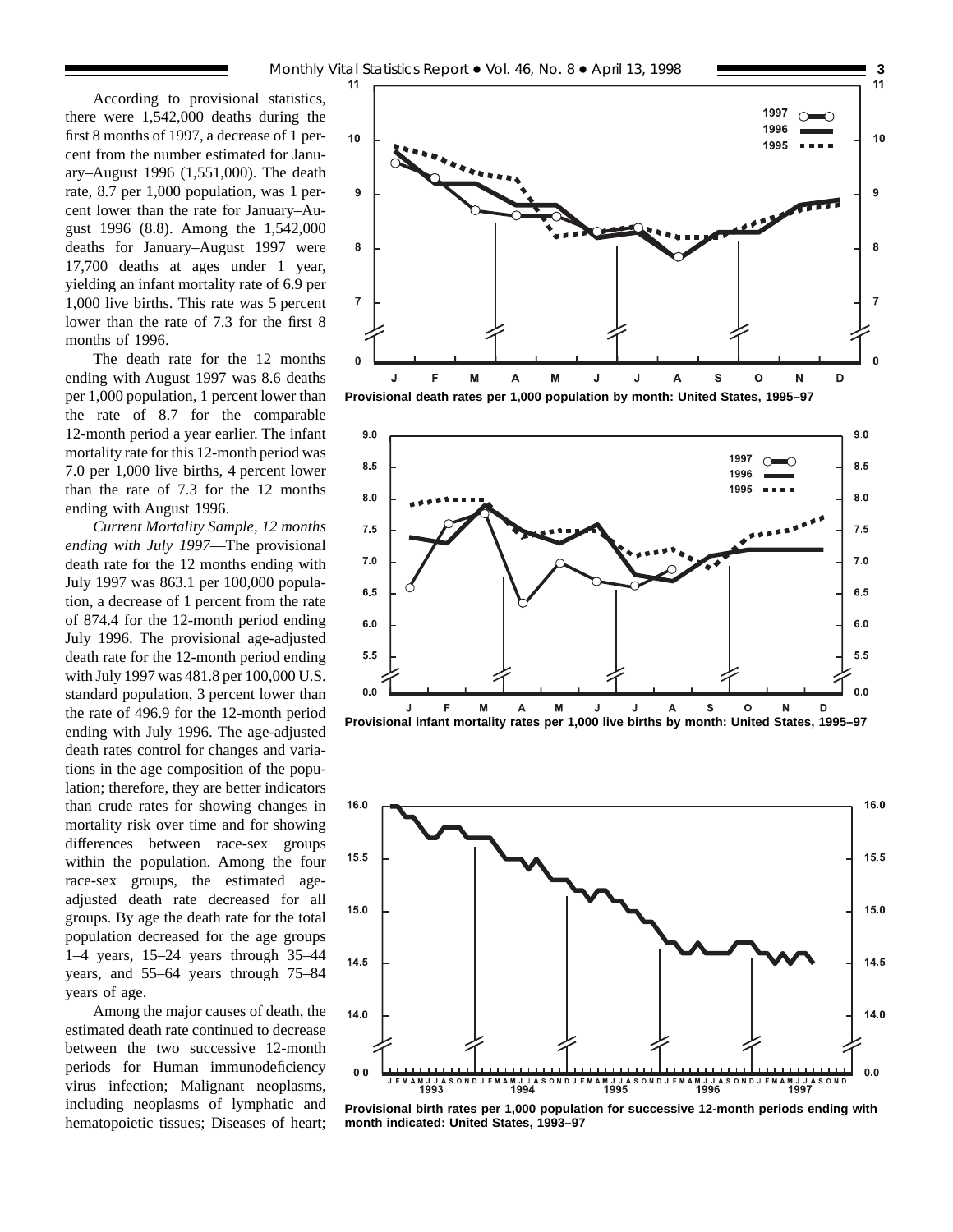Accidents and adverse effects; and Homicide and legal intervention. The decrease for Homicide and legal intervention was largely due to the decline in the rate for homicide by firearms. The death rate increased between the two successive 12-month periods for Pneumonia and influenza.

The infant mortality rate for the 12 months ending with July 1997 was 698.5 per 100,000 live births, 6 percent lower than the rate of 738.9 for the same 12-month period a year earlier. For infants under 28 days of age, the 12-month rate ending July 1997 was 450.2, 7 percent lower than the rate of 483.3 for the 12-month period a year earlier. The infant mortality rate for infants aged 28 days–11 months was 248.2 compared with a rate of 255.6 for the 12-month period a year earlier. The change in the mortality rate for infants aged 28 days–11 months was not statistically significant. Among causes of infant death, the infant mortality rate decreased between the two successive 12-month periods for Birth trauma and Sudden infant death syndrome.



**Provisional marriage rates per 1,000 population for successive 12-month periods ending with month indicated: United States, 1993–97**



**Provisional divorce rates per 1,000 population for successive 12-month periods ending with month indicated: United States, 1993–97**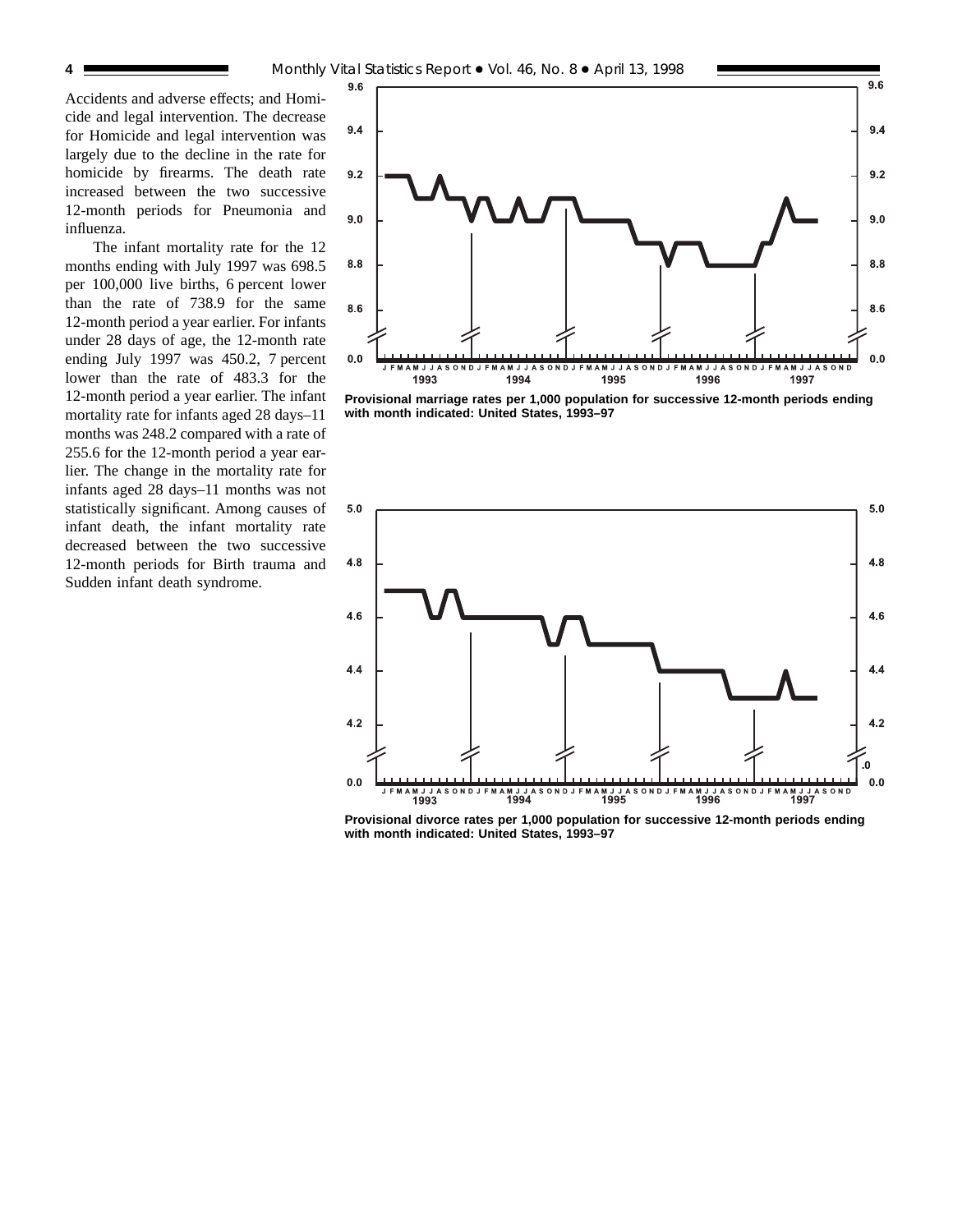

**Provisional death rates per 1,000 population for successive 12-month periods ending with month indicated: United States, 1993–97**



**Provisional infant mortality rates per 1,000 live births for successive 12-month periods ending with month indicated: United States, 1993–97**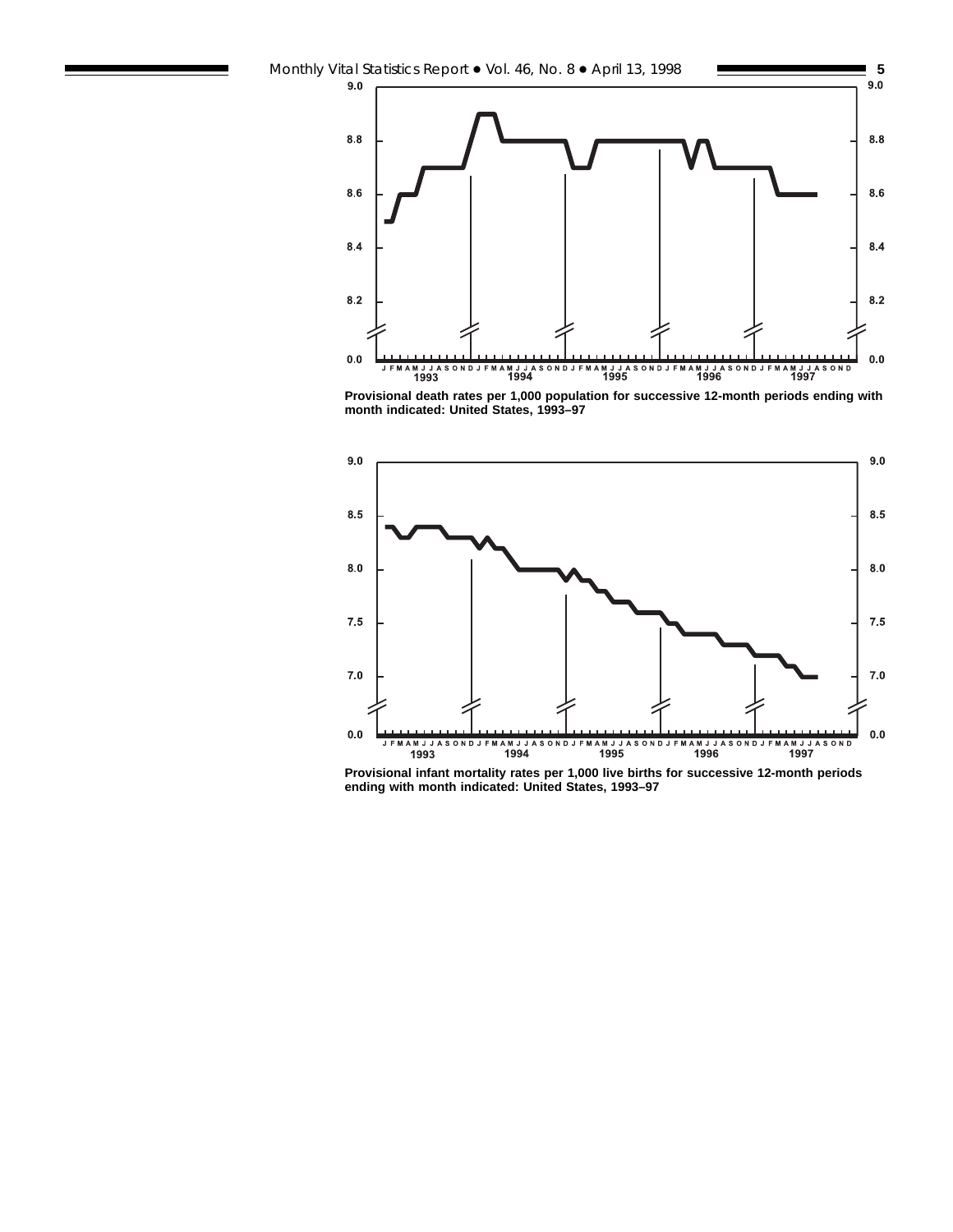#### **Table 1. Provisional number of live births, marriages, divorces, deaths, and infant deaths and rates, by month: United States, January 1996–August 1997**

[Data are provisional and are subject to monthly reporting variation; see [Technical notes\]](#page-16-0)

|                                                                   |         |                                 | Live births                              |                                     | Marriages |                                 |         | <b>Divorces</b>                 |         | Deaths                          |        | Infant deaths                    |
|-------------------------------------------------------------------|---------|---------------------------------|------------------------------------------|-------------------------------------|-----------|---------------------------------|---------|---------------------------------|---------|---------------------------------|--------|----------------------------------|
|                                                                   |         |                                 | Rate per 1,000 women<br>aged 15-44 years |                                     |           |                                 |         |                                 |         |                                 |        |                                  |
| Period                                                            | Number  | Rate per<br>1,000<br>population | Unadjusted                               | Seasonally<br>adjusted <sup>1</sup> | Number    | Rate per<br>1,000<br>population | Number  | Rate per<br>1,000<br>population | Number  | Rate per<br>1,000<br>population | Number | Rate per<br>1,000<br>live births |
| 1996:                                                             |         |                                 |                                          |                                     |           |                                 |         |                                 |         |                                 |        |                                  |
| January                                                           | 318,000 | 14.2                            | 63.2                                     | 66.3                                | 100.000   | 4.6                             | 94,000  | 4.2                             | 220,000 | 9.8                             | 2,400  | 7.4                              |
| February                                                          | 286.000 | 13.7                            | 60.7                                     | 62.0                                | 155,000   | 7.7                             | 85,000  | 4.1                             | 193.000 | 9.2                             | 2,200  | 7.3                              |
| March $\overline{a}$                                              | 334.000 | 14.9                            | 66.3                                     | 67.3                                | 147.000   | 6.8                             | 93.000  | 4.2                             | 206.000 | 9.2                             | 2.600  | 7.9                              |
| April                                                             | 314.000 | 14.5                            | 64.3                                     | 65.9                                | 172,000   | 8.2                             | 95,000  | 4.4                             | 192,000 | 8.8                             | 2,300  | 7.5                              |
| May<br>.                                                          | 332,000 | 14.8                            | 65.7                                     | 66.2                                | 241,000   | 10.7                            | 103,000 | 4.6                             | 198,000 | 8.8                             | 2,400  | 7.3                              |
| June<br>a dia dia dia dia dia                                     | 304.000 | 14.0                            | 62.2                                     | 61.0                                | 242,000   | 11.2                            | 103,000 | 4.8                             | 179,000 | 8.2                             | 2,300  | 7.6                              |
| July<br>.                                                         | 343.000 | 15.3                            | 67.9                                     | 65.2                                | 235,000   | 10.5                            | 96,000  | 4.3                             | 187,000 | 8.3                             | 2,300  | 6.8                              |
| August<br>and a state of the                                      | 360,000 | 16.0                            | 71.3                                     | 67.3                                | 239,000   | 10.7                            | 101,000 | 4.5                             | 176,000 | 7.8                             | 2,200  | 6.7                              |
| September                                                         | 345,000 | 15.8                            | 70.6                                     | 66.5                                | 225,000   | 10.3                            | 92,000  | 4.2                             | 182,000 | 8.3                             | 2,400  | 7.1                              |
| October $\ldots$ , $\ldots$                                       | 348,000 | 15.5                            | 68.9                                     | 69.2                                | 231.000   | 10.3                            | 99,000  | 4.4                             | 188.000 | 8.3                             | 2,500  | 7.2                              |
| November<br>and a state of                                        | 313.000 | 14.3                            | 63.9                                     | 66.0                                | 171,000   | 7.9                             | 94,000  | 4.3                             | 191,000 | 8.8                             | 2,300  | 7.2                              |
| December<br>$\mathbb{Z}^2$ . The set of the set of $\mathbb{Z}^2$ | 302.000 | 13.4                            | 59.8                                     | 62.1                                | 184.000   | 8.1                             | 94,000  | 4.2                             | 200,000 | 8.9                             | 2,300  | 7.2                              |
| 1997:                                                             |         |                                 |                                          |                                     |           |                                 |         |                                 |         |                                 |        |                                  |
| January $\ldots$ , $\ldots$                                       | 303.000 | 13.4                            | 59.8                                     | 62.7                                | 109.000   | 5.0                             | 93,000  | 4.1                             | 218.000 | 9.6                             | 2,100  | 6.6                              |
| February                                                          | 287,000 | 14.0                            | 62.7                                     | 63.9                                | 165,000   | 8.4                             | 87,000  | 4.2                             | 191,000 | 9.3                             | 2,200  | 7.6                              |
| March                                                             | 311.000 | 13.7                            | 61.4                                     | 62.2                                | 174.000   | 8.0                             | 94.000  | 4.2                             | 197.000 | 8.7                             | 2,500  | 7.8                              |
| April                                                             | 340.000 | 15.5                            | 69.4                                     | 71.2                                | 193.000   | 9.2                             | 106.000 | 4.8                             | 189.000 | 8.6                             | 2,100  | 6.3                              |
| May<br>.                                                          | 309,000 | 13.6                            | 61.0                                     | 61.4                                | 234,000   | 10.3                            | 98,000  | 4.3                             | 195,000 | 8.6                             | 2,200  | 7.0                              |
| June<br>.                                                         | 323.000 | 14.7                            | 65.7                                     | 64.4                                | 235,000   | 10.7                            | 99,000  | 4.5                             | 182.000 | 8.3                             | 2,100  | 6.7                              |
| July<br>.                                                         | 343,000 | 15.1                            | 67.6                                     | 64.9                                | 228,000   | 10.1                            | 99,000  | 4.3                             | 192,000 | 8.4                             | 2,200  | 6.6                              |
| August                                                            | 339,000 | 14.9                            | 66.9                                     | 63.1                                | 252,000   | 11.1                            | 93,000  | 4.1                             | 178,000 | 7.8                             | 2,200  | 6.9                              |

<sup>1</sup>The method of seasonal adjustment, developed by the U.S. Bureau of the Census, is described in The X-11 Variant of the Census Method II Seasonal Adjustment Program, Technical Paper No. 15 (1967 revision).

NOTE: Figures include all revisions received from the States and, therefore, may differ from those previously published.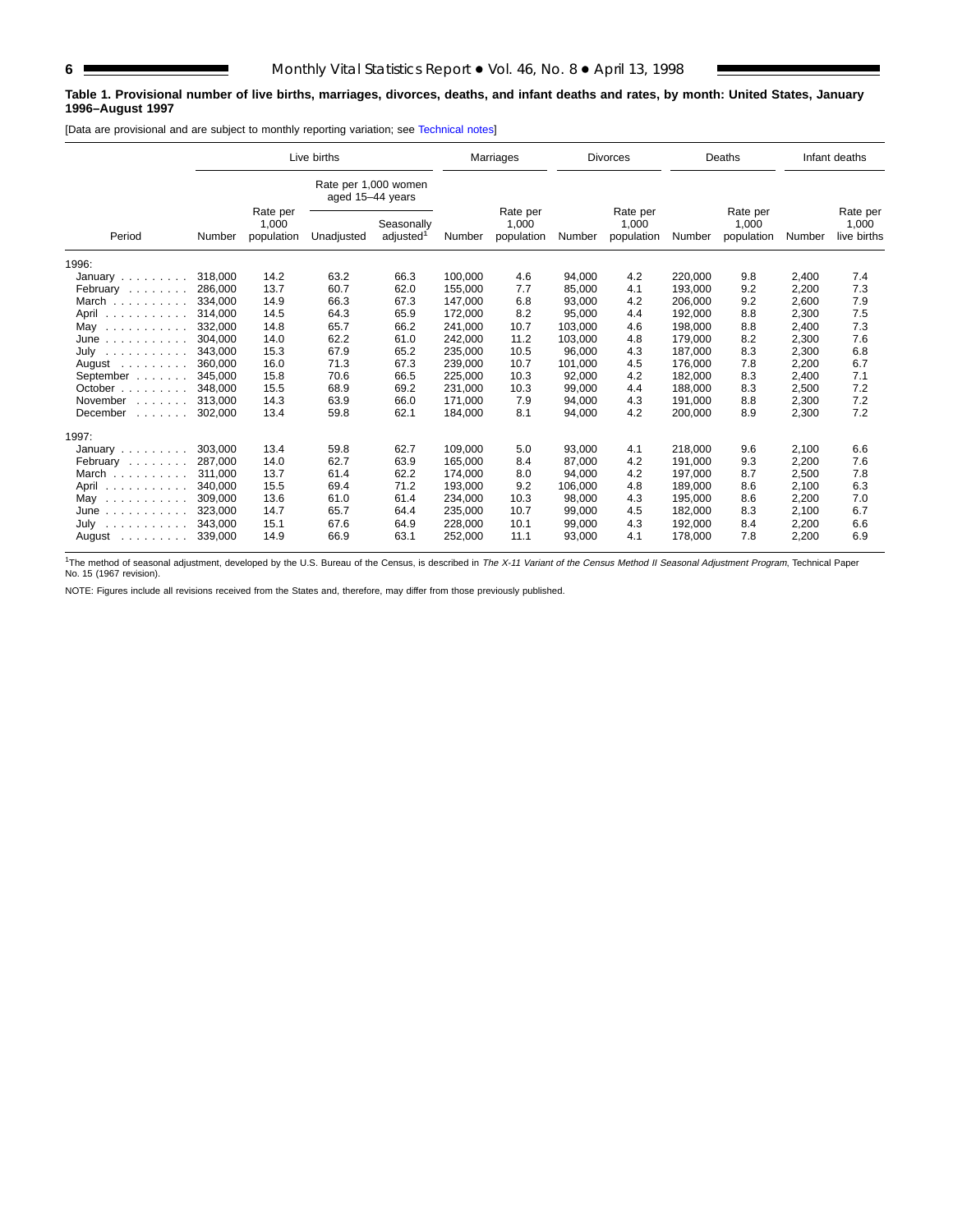## <span id="page-6-0"></span>**Table 2. Provisional number of live births and deaths: Each division and State, August 1996 and 1997, and cumulative figures, 1995–97**

[Data are estimates by State of residence; see [Technical notes\]](#page-16-0)

|                                             | Live births     |                 |                  |                  |                  |              | Deaths         |                 |                 |                 |  |  |  |  |
|---------------------------------------------|-----------------|-----------------|------------------|------------------|------------------|--------------|----------------|-----------------|-----------------|-----------------|--|--|--|--|
|                                             |                 | August          |                  | January-August   |                  |              | August         |                 | January-August  |                 |  |  |  |  |
| Area                                        | 1997            | 1996            | 1997             | 1996             | 1995             | 1997         | 1996           | 1997            | 1996            | 1995            |  |  |  |  |
| New England<br>Maine. $\ldots$              | 14,474<br>1,145 | 16,833<br>1,201 | 121,179<br>9,160 | 118,206<br>9,271 | 127,021<br>9,182 | 8,263<br>897 | 9,361<br>1,012 | 78,988<br>7,498 | 76,869<br>7,574 | 80,358<br>7,730 |  |  |  |  |
| New Hampshire                               | 1,352           | 1,228           | 9,628            | 9,412            | 10,041           | 710          | 740            | 6,475           | 6,007           | 6,245           |  |  |  |  |
| Vermont $\dots\dots\dots\dots\dots\dots$    | 637             | 538             | 4,562            | 4,533            | 4,692            | 357          | 366            | 3,570           | 3,373           | 3,522           |  |  |  |  |
| Massachusetts                               | 6,592           | 7,871           | 60,860           | 60,292           | 63,082           | 3,014        | 3,594          | 35,703          | 35,143          | 37,462          |  |  |  |  |
| Rhode Island                                | 1,008           | 1,223           | 8,062            | 8,363            | 8,335            | 701          | 733            | 6,496           | 6,173           | 6,400           |  |  |  |  |
| Connecticut                                 | 3,740           | 4,772           | 28,907           | 26,335           | 31,689           | 2,584        | 2,916          | 19,246          | 18,599          | 18,999          |  |  |  |  |
|                                             |                 |                 |                  |                  |                  |              |                |                 |                 |                 |  |  |  |  |
| Middle Atlantic.                            | 46,173          | 44,279          | 342,243          | 350,630          | 352.877          | 26,642       | 26,957         | 243,927         | 243,468         | 251,002         |  |  |  |  |
| New York                                    | 24,973          | 22,878          | 176,082          | 180.507          | 176,297          | 11,332       | 11,657         | 110,374         | 110,182         | 115.106         |  |  |  |  |
| New Jersey $\dots$ , $\dots$ , $\dots$ ,    | 9,481           | 9,362           | 72,508           | 70.079           | 73,990           | 5,442        | 5,721          | 46,939          | 48.177          | 50,604          |  |  |  |  |
| Pennsylvania                                | 11,719          | 12,039          | 93,653           | 100,044          | 102,590          | 9,868        | 9,579          | 86,614          | 85,109          | 85,292          |  |  |  |  |
| East North Central                          | 51,936          | 55,216          | 399,784          | 414,390          | 411,667          | 29,806       | 28,990         | 258,384         | 261,840         | 263,243         |  |  |  |  |
| Ohio                                        | 13,808          | 13,623          | 97,276           | 98,095           | 98,966           | 9,027        | 7,051          | 71,066          | 69,408          | 70,048          |  |  |  |  |
| Indiana                                     | 5,130           | 8,090           | 48,393           | 54,308           | 52,325           | 3,281        | 4,162          | 33,437          | 36,537          | 34,240          |  |  |  |  |
| Illinois $\ldots \ldots \ldots \ldots$      | 15,288          | 16,198          | 119,359          | 122,488          | 124,150          | 8,006        | 7,850          | 67,955          | 69,669          | 72,898          |  |  |  |  |
| Michigan                                    | 12,275          | 11,354          | 90,191           | 94,188           | 90,840           | 6,262        | 6,530          | 55,624          | 56,025          | 55,991          |  |  |  |  |
| Wisconsin $\ldots$                          | 5,435           | 5,951           | 44,565           | 45,311           | 45,386           | 3,230        | 3,397          | 30,302          | 30,201          | 30,066          |  |  |  |  |
|                                             |                 |                 |                  |                  |                  |              |                |                 |                 |                 |  |  |  |  |
| West North Central.                         | 23,698          | 24,105          | 172,614          | 168,401          | 171,421          | 13,520       | 12,582         | 116,538         | 112,474         | 113,737         |  |  |  |  |
| Minnesota                                   | 5,597           | 5,847           | 43,768           | 42,614           | 42,209           | 2,903        | 2,717          | 24.879          | 24,302          | 24,484          |  |  |  |  |
| $lowa$                                      | 3,461           | 3,494           | 24,731           | 22,804           | 23,272           | 1,894        | 2,144          | 18,642          | 17,884          | 17,527          |  |  |  |  |
| Missouri                                    | 6,894           | 5,664           | 49,987           | 48,821           | 50,150           | 4,835        | 3,695          | 37,664          | 35,923          | 37,025          |  |  |  |  |
| North Dakota                                | 683             | 753             | 5,617            | 5,569            | 5,924            | 385          | 485            | 4,109           | 3,864           | 4,057           |  |  |  |  |
| South Dakota                                | 813             | 883             | 6,861            | 6,575            | 7,441            | 474          | 470            | 4,669           | 4,177           | 4,675           |  |  |  |  |
| Nebraska                                    | 2,441           | 2,146           | 16,171           | 15,674           | 15,657           | 1,242        | 1,201          | 10,186          | 10,113          | 10,000          |  |  |  |  |
| Kansas                                      | 3,809           | 5,318           | 25,479           | 26,344           | 26,768           | 1,787        | 1,870          | 16,389          | 16,211          | 15,969          |  |  |  |  |
| South Atlantic                              | 55,720          | 58,942          | 438,011          | 432,047          | 438.208          | 34,422       | 34,485         | 297,531         | 299,201         | 295,923         |  |  |  |  |
| Delaware                                    | 829             | 840             | 6,679            | 6,786            | 6,779            | 427          | 517            | 4,293           | 4,309           | 4,162           |  |  |  |  |
| Maryland.                                   | 5,772           | 7,036           | 43,921           | 47,411           | 49,792           | 3,216        | 3,353          | 26,691          | 28,104          | 27,613          |  |  |  |  |
| District of Columbia                        | 724             | 724             | 5,552            | 5,474            | 6,067            | 468          | 516            | 3,995           | 4,174           | 4,390           |  |  |  |  |
| Virginia                                    | 7,418           | 8,623           | 58,149           | 58,106           | 60,654           | 4,306        | 4,053          | 35,642          | 34,836          | 35,412          |  |  |  |  |
| West Virginia                               | 1,898           | 2,130           | 14,754           | 13,339           | 14,617           | 1,537        | 1,506          | 14,449          | 12,778          | 13,534          |  |  |  |  |
| North Carolina                              | 9,470           | 9,635           | 71,379           | 69,259           | 68,857           | 5,272        | 5,053          | 44,577          | 44,834          | 43,445          |  |  |  |  |
| South Carolina                              | 3,997           | 5,016           | 34,004           | 33,998           | 33,588           | 2,311        | 2,980          | 21,684          | 23,084          | 21,837          |  |  |  |  |
| Georgia                                     | 8,643           | 8,467           | 77,579           | 75,183           | 74,992           | 4,464        | 4,588          | 41,072          | 40,613          | 39,779          |  |  |  |  |
|                                             | 16,969          | 16,471          | 125,994          | 122,491          | 122,862          | 12,421       | 11,919         | 105,128         | 106,469         | 105,751         |  |  |  |  |
| Florida                                     |                 |                 |                  |                  |                  |              |                |                 |                 |                 |  |  |  |  |
| East South Central                          | 21,793          | 19,653          | 150,246          | 149,131          | 147,412          | 13,322       | 12,858         | 109,410         | 106,780         | 106,957         |  |  |  |  |
| Kentucky.                                   | 4,283           | 4,576           | 35,069           | 34,974           | 33,316           | 2,713        | 2,823          | 26,022          | 25,426          | 26,357          |  |  |  |  |
| Tennessee                                   | 8,384           | 6,946           | 48,930           | 47,387           | 47,956           | 5,120        | 4,531          | 36,358          | 33,994          | 34,052          |  |  |  |  |
| Alabama                                     | 5,553           | 5,119           | 40,480           | 40,719           | 40,950           | 3,365        | 3,429          | 28,913          | 29,239          | 28,438          |  |  |  |  |
| Mississippi                                 | 3,573           | 3,012           | 25,767           | 26,051           | 25,190           | 2,124        | 2,075          | 18,117          | 18,121          | 18,110          |  |  |  |  |
| West South Central                          | 43,685          | 47,286          | 307,766          | 308,042          | 320.236          | 18,726       | 18,374         | 155,372         | 161.805         | 159,304         |  |  |  |  |
| Arkansas                                    | 3,656           | 3,763           | 24.127           | 24,013           | 22,420           | 1,994        | 1,997          | 16,437          | 17,248          | 16,937          |  |  |  |  |
| Louisiana $\ldots \ldots \ldots \ldots$     | 5,049           | 6,264           | 41,176           | 44,172           | 44,433           | 3,006        | 2,966          | 25,912          | 27,994          | 26,552          |  |  |  |  |
| Oklahoma                                    | 3,760           | 4,668           | 30,929           | 29,951           | 31,285           | 2,355        | 2,548          | 22,555          | 22,434          | 21,999          |  |  |  |  |
| $Texas1$                                    | 31,220          | 32,591          | 211,534          | 209,906          | 222,098          | 11,371       | 10,863         | 90,468          | 94,129          | 93,816          |  |  |  |  |
| Mountain                                    | 20.370          | 22,759          | 180,936          | 172,563          | 163,732          | 10.685       | 9.104          | 81,232          | 83,123          | 78,369          |  |  |  |  |
|                                             |                 |                 |                  |                  |                  |              |                |                 |                 |                 |  |  |  |  |
| Montana                                     | 894             | 1,021           | 6,981            | 7,364            | 7,432            | 650          | 650            | 5,208           | 5,158           | 5,046           |  |  |  |  |
| Idaho                                       | 1,657           | 1,689           | 11,803           | 12,818           | 11,675           | 696          | 718            | 6,008           | 5,761           | 5,664           |  |  |  |  |
| Wyoming $\ldots \ldots \ldots \ldots$       | 699             | 453             | 4,476            | 4,131            | 4,287            | 337          | 286            | 2,504           | 2,343           | 2,481           |  |  |  |  |
| Colorado                                    | 1,920           | 4,037           | 35,501           | 32,477           | 34,419           | 1,889        | 1,900          | 17,054          | 17,006          | 16,809          |  |  |  |  |
| New Mexico                                  | 2,173           | 2,305           | 17,604           | 18,100           | 17,838           | 951          | 876            | 8,998           | 8,611           | 8,506           |  |  |  |  |
| Arizona.                                    | 5,539           | 7,451           | 58,973           | 55,531           | 48,623           | 4,441        | 3,036          | 25,551          | 28,066          | 24,470          |  |  |  |  |
| Utah                                        | 4,387           | 3,545           | 27,698           | 27,065           | 26,073           | 719          | 794            | 7,293           | 7,416           | 7,249           |  |  |  |  |
| Nevada                                      | 3,101           | 2,258           | 17,900           | 15,077           | 13,385           | 1,002        | 844            | 8,616           | 8,762           | 8,144           |  |  |  |  |
| Pacific.                                    | 46,299          | 54,963          | 422,015          | 454,395          | 481,433          | 22,425       | 23,478         | 200,739         | 204,579         | 205,755         |  |  |  |  |
| Washington                                  | 7,016           | 7,955           | 51,796           | 53,724           | 52,298           | 2,974        | 2,449          | 29,368          | 26,405          | 26,643          |  |  |  |  |
| $O$ regon. $\ldots$ . $\ldots$ . $\ldots$ . | 3,938           | 3,883           | 30,483           | 30,550           | 30,038           | 2,240        | 2,230          | 19,675          | 18,631          | 18,844          |  |  |  |  |
| California <sup>1</sup>                     | 33,141          | 40,559          | 321,909          | 351,145          | 380,046          | 16,381       | 17,918         | 144,931         | 152,549         | 153,631         |  |  |  |  |
| Alaska                                      | 806             | 988             | 6,552            | 6,685            | 7,055            | 220          | 196            | 1,561           | 1,617           | 1,587           |  |  |  |  |
| Hawaii                                      | 1,398           | 1,578           | 11,275           | 12,291           | 11,996           | 610          | 685            | 5,204           | 5,377           | 5,050           |  |  |  |  |
| Puerto Rico <sup>2</sup> .                  | 5,568           | 5,445           | 42,531           | 38,916           | 39,502           | 1,619        | 2,728          | 18,288          | 18,069          | 19,338          |  |  |  |  |
|                                             |                 |                 |                  |                  |                  |              |                |                 |                 |                 |  |  |  |  |

1Figures include adjustments for varying lengths of reporting periods; see [Technical notes.](#page-16-0) 2Data for Puerto Rico are not included in U.S. total figures.

NOTES: Figures include all revisions received from the States. Cumulative figures for the current year reflect revisions received for previous months, and figures for earlier years may differ from those previously published.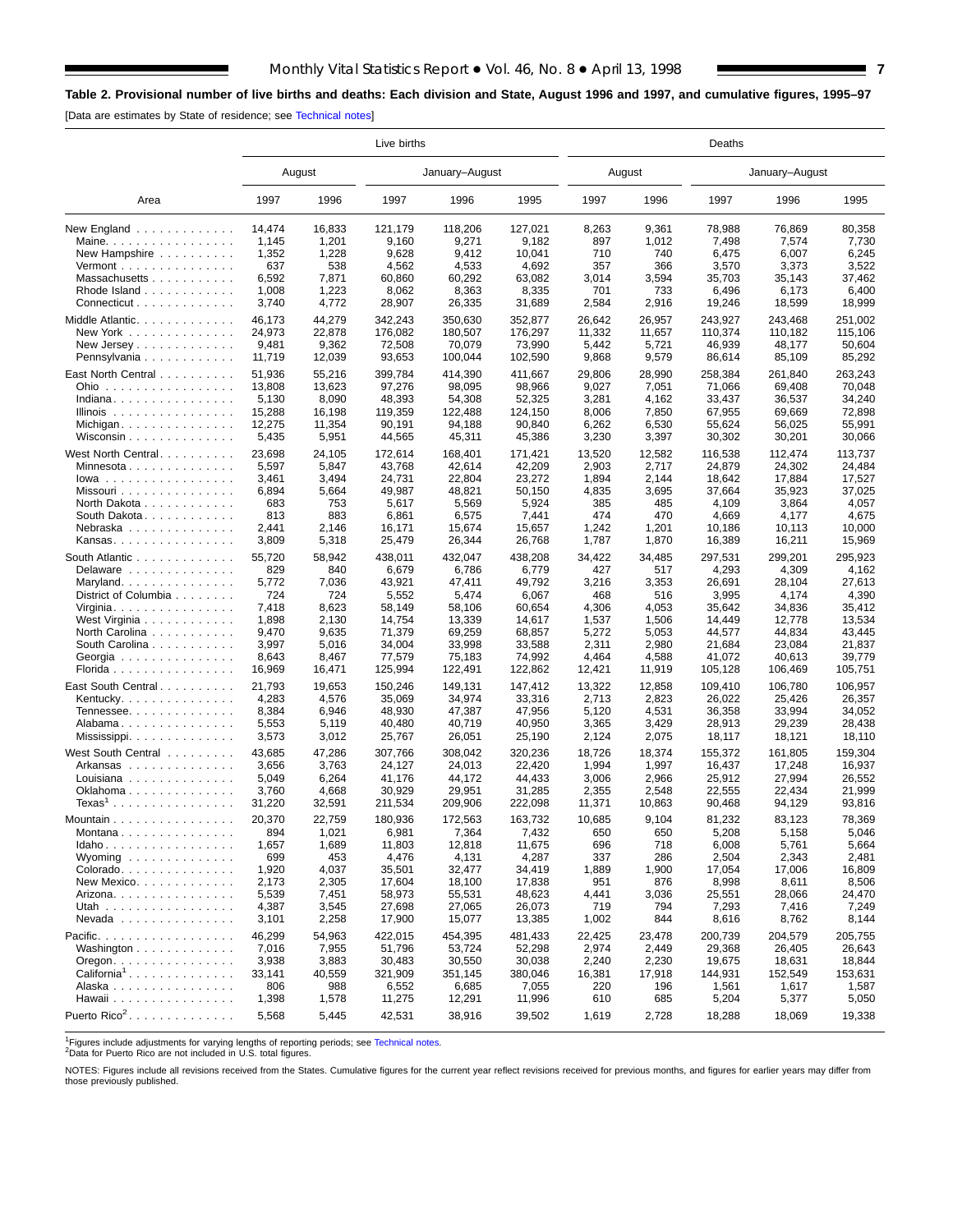## **8** Monthly Vital Statistics Report • Vol. 46, No. 8 • April 13, 1998

#### **Table 3. Provisional number of marriages and divorces: Each division and State, August 1996 and 1997, and cumulative figures, 1995–97**

[By State of occurrence. Number of events reported; see [Technical notes. D](#page-16-0)ivorces include reported annulments]

|                                             | Marriages |        |                      |                  |         | <b>Divorces</b>             |                      |                               |                                |                      |  |  |
|---------------------------------------------|-----------|--------|----------------------|------------------|---------|-----------------------------|----------------------|-------------------------------|--------------------------------|----------------------|--|--|
|                                             |           | August |                      | January-August   |         |                             | August               |                               | January-August                 |                      |  |  |
| Area                                        | 1997      | 1996   | 1997                 | 1996             | 1995    | 1997                        | 1996                 | 1997                          | 1996                           | 1995                 |  |  |
| New England                                 | 19,782    | 10,285 | 155,278              | 56,803           | 58,983  | 4,193                       | 3,994                | 29,318                        | 24,818                         | 26,647               |  |  |
| Maine. $\ldots$                             | .         | 1,206  | $\sim$ $\sim$ $\sim$ | 6,572            | 6,899   | 600                         | 629                  | 2,514                         | 3,119                          | 3,326                |  |  |
| New Hampshire                               | 1,201     | 1,089  | 5,918                | 5,590            | 5,542   | 504                         | 313                  | 3,818                         | 3,095                          | 3,277                |  |  |
| Vermont                                     | 722       | 678    | 3,432                | 3,358            | 3,466   | 200                         | 222                  | 1,843                         | 1,815                          | 1,909                |  |  |
| Massachusetts                               | 4,077     | 4,778  | 25,868               | 24,272           | 25,692  | 1,700                       | 1,590                | 11,785                        | 7,669                          | 9,143                |  |  |
| Rhode Island                                | 1,029     | 905    | 5,351                | 4,860            | 4,395   | 246                         | 361                  | 2,068                         | 2,171                          | 2,511                |  |  |
| Connecticut                                 | 2,753     | 1,629  | 14,709               | 12,151           | 12,989  | 943                         | 879                  | 7,290                         | 6,949                          | 6,481                |  |  |
| Middle Atlantic.                            | 34,893    | 27,688 | 194,649              | 160,276          | 167,238 | 10,183                      | 11,009               | 85,161                        | 82,633                         | 79,518               |  |  |
| New York <sup>2</sup> .                     | 21,228    | 16,193 | 112,549              | 86,019           | 89,094  | 5,171                       | 5,703                | 41,963                        | 40,382                         | 36,497               |  |  |
| New Jersey                                  | 5,709     | 4,774  | 36,765               | 30,648           | 31,592  | 1,588                       | 1,749                | 17,320                        | 17,003                         | 16,679               |  |  |
| Pennsylvania                                | 7,956     | 6,721  | 45,335               | 43,609           | 46,552  | 3,424                       | 3,557                | 25,878                        | 25,248                         | 26,342               |  |  |
| East North Central                          | 33,552    | 34,220 | 201,134              | 204,966          | 211,307 | 110,889                     | 112,436              | <sup>1</sup> 92,647           | 193,231                        | <sup>1</sup> 97,133  |  |  |
| Ohio                                        | 8,909     | 9,065  | 52,626               | 51,984           | 57,548  | 3,697                       | 4,043                | 30,418                        | 29,153                         | 33,443               |  |  |
| Indiana                                     | 2,921     | 5,302  | 20,816               | 31,922           | 33,039  | $\sim$ $\sim$ $\sim$        | .                    | $\sim$ $\sim$ $\sim$          | $\sim$ $\sim$ $\sim$           | $\sim$ $\sim$ $\sim$ |  |  |
| Illinois $\ldots \ldots \ldots \ldots$      | 9,110     | 8,625  | 61,801               | 56,186           | 50,912  | 3,268                       | 3,415                | 25,480                        | 26,828                         | 25,166               |  |  |
| Michigan                                    | 8,334     | 6,907  | 43,074               | 41,737           | 46,146  | 2,697                       | 3,656                | 25,506                        | 25,887                         | 26,877               |  |  |
| Wisconsin $\ldots \ldots \ldots \ldots$     | 4,278     | 4,321  | 22,817               | 23,137           | 23,662  | 1,227                       | 1,322                | 11,243                        | 11,363                         | 11,647               |  |  |
|                                             |           |        |                      |                  |         |                             |                      |                               |                                |                      |  |  |
| West North Central.                         | 15,107    | 16,636 | 91,991               | 96,998           | 96,104  | 6,045                       | 15,172               | 48,040                        | 141,889                        | 50,133               |  |  |
| Minnesota                                   | 4,412     | 4,467  | 19,905               | 21,570           | 21,521  | 1,193                       | 1,294                | 9,727                         | 10,092                         | 10,226               |  |  |
| $lowa$                                      | 2,537     | 2,584  | 14,370               | 14,877           | 14,181  | 787                         | 822                  | 6,443                         | 6,541                          | 7,058                |  |  |
| Missouri                                    | 3,293     | 3,948  | 28,131               | 30,828           | 30,444  | 2,087                       | 2,255                | 16,546                        | 17,867                         | 18,153               |  |  |
| North Dakota                                | 641       | 676    | 2,732                | 3,340            | 3,199   | 165                         | 182                  | 1,313                         | 1,550                          | 1,471                |  |  |
| South Dakota                                | 1,009     | 1,031  | 4,849                | 4,803            | 5,124   | 220                         | 220                  | 1,803                         | 1,820                          | 1,866                |  |  |
| Nebraska                                    | 1,501     | 1,332  | 8,830                | 8,708            | 8,502   | 692                         | 399                  | 4,334                         | 4,019                          | 4,206                |  |  |
| Kansas                                      | 1,714     | 2,598  | 13,174               | 12,872           | 13,133  | 901                         | .                    | 7,874                         | $\sim$ $\sim$ $\sim$           | 7,153                |  |  |
| South Atlantic                              | 43,420    | 39,003 | 313,903              | 293,251          | 297,288 | 19,825                      | 19,912               | 157,174                       | 147,851                        | 152,008              |  |  |
| Delaware                                    | 596       | 537    | 3,510                | 3,352            | 3,337   | 283                         | 344                  | 2,074                         | 2,312                          | 2,559                |  |  |
| Maryland                                    | 4,511     | 3,980  | 27,618               | 26,147           | 26,659  | 1,470                       | 1,621                | 10,410                        | 10,603                         | 9,982                |  |  |
| District of Columbia                        | 968       | 447    | 2,322                | 1,487            | 1,280   | 106                         | 123                  | 633                           | 764                            | 950                  |  |  |
| Virginia                                    | 7,607     | 7,477  | 45,202               | 42,827           | 45,428  | 2,301                       | 2,364                | 21,112                        | 18,522                         | 18,559               |  |  |
| West Virginia                               | 1,151     | 796    | 6,840                | 6,946            | 7,156   | 670                         | 370                  | 6,327                         | 4,637                          | 5,886                |  |  |
| North Carolina                              | 6,182     | 4,903  | 43,974               | 39,950           | 41,334  | 3,165                       | 3,275                | 25,386                        | 23,964                         | 25,358               |  |  |
| South Carolina                              | 4,033     | 3,682  | 29,603               | 29,517           | 30,681  | 1,295                       | 1,167                | 10,243                        | 9,975                          | 9,745                |  |  |
| Georgia                                     | 5,745     | 4,960  | 41,945               | 40,447           | 41,936  | 3,017                       | 4,632                | 24,555                        | 24,371                         | 24,470               |  |  |
| Florida                                     | 12,627    | 12,221 | 112,889              | 102,578          | 99,477  | 7,518                       | 6,016                | 56,434                        | 52,703                         | 54,499               |  |  |
| East South Central                          | 18,563    | 18,909 | 130,712              | 127,232          | 131,781 | 6,209                       | 6,843                | 56,072                        | 67,506                         | 64,621               |  |  |
| Kentucky.                                   | 4,876     | 4,514  | 30,891               | 29,037           | 31,503  | 2,121                       | 1,587                | 14,432                        | 14,372                         | 15,577               |  |  |
| Tennessee                                   | 6,765     | 8,076  | 51,797               | 51,758           | 59,298  | 1,073                       | 2,594                | 16,139                        | 23,374                         | 22,960               |  |  |
| Alabama                                     | 4,976     | 4,505  | 32,521               | 31,779           | 26,853  | 2,108                       | 2,152                | 16,034                        | 17,616                         | 17,551               |  |  |
| Mississippi                                 | 1,946     | 1,814  | 15,503               | 14,658           | 14,127  | 907                         | 510                  | 9,467                         | 12,144                         | 8,533                |  |  |
|                                             |           |        |                      |                  |         |                             |                      |                               |                                |                      |  |  |
| West South Central                          | 26,502    | 25,962 | 191,539              | 191,562          | 214,724 | 12,583                      | 111,717              | 121,919                       | 185,529                        | <sup>1</sup> 92,429  |  |  |
| Arkansas                                    | 1,996     | 4,239  | 21,996               | 23,999<br>23.735 | 23,734  | 899<br>$\sim$ $\sim$ $\sim$ | 2,121<br>.           | 9,299<br>$\sim$ $\sim$ $\sim$ | 10,200<br>$\sim$ $\sim$ $\sim$ | 10,258<br>.          |  |  |
| Louisiana                                   | 5,920     | 2,561  | 21,352               |                  | 27,615  |                             |                      |                               |                                |                      |  |  |
| Oklahoma                                    | 2,611     | 2,532  | 19,449               | 18,768           | 19,714  | 1,684                       | 1,806                | 12,620                        | 13,443                         | 14,694               |  |  |
| $Texas3$                                    | 15,975    | 16,630 | 128,742              | 125,060          | 143,661 | - - -                       | 7,790                | $  -$                         | 61,886                         | 67,477               |  |  |
| Mountain                                    | 26,546    | 26,848 | 167,037              | 190,692          | 185,264 | 14,766                      | 16,109               | 140,582                       | 149,475                        | 149,768              |  |  |
| Montana                                     | 986       | 1,081  | 4,660                | 4,773            | 4,752   | 337                         | 298                  | 2,635                         | 2,827                          | 2,774                |  |  |
| $Idaho \ldots \ldots \ldots \ldots \ldots$  | 1,903     | 1,983  | 9,984                | 9,922            | 10,054  | 644                         | 513                  | 4,890                         | 4,669                          | 4,405                |  |  |
| Wyoming                                     | 762       | 754    | 3,544                | 3,414            | 3,447   | 199                         | 281                  | 1,896                         | 2,114                          | 2,153                |  |  |
| Colorado                                    | 3,841     | 4,570  | 23,203               | 23,965           | 23,548  | $\sim$ $\sim$ $\sim$        | $  -$                | $  -$                         | $\sim$ $\sim$ $\sim$           | $\sim$ $\sim$ $\sim$ |  |  |
| New Mexico <sup>4,5</sup>                   | 1,504     | 1,434  | 11,244               | 11,189           | 10,290  | 667                         | 886                  | 6,257                         | 7,443                          | 7,670                |  |  |
| Arizona <sup>2</sup>                        | 2,612     | 3,146  | 28,374               | 27,147           | 26,438  | 2,411                       | 2,363                | 18,992                        | 17,125                         | 18,161               |  |  |
| Utah                                        | 1,731     | 2,236  | 14,076               | 14,653           | 14,665  | 508                         | 613                  | 5,912                         | 5,709                          | 5,915                |  |  |
| Nevada                                      | 13,207    | 11,644 | 71,952               | 95,629           | 92,070  | $\sim$ $\sim$ $\sim$        | 1,155                | $\sim$ $\sim$ $\sim$          | 9,588                          | 8,690                |  |  |
| Pacific.                                    | 30,171    | 28,516 | 211,370              | 202,940          | 186,754 | 13,975                      | <sup>1</sup> 4,562   | 131,211                       | 133,392                        | 135,252              |  |  |
| Washington                                  | 6,497     | 2,901  | 29,918               | 26,409           | 29,566  | 2,231                       | 2,486                | 18,315                        | 18,689                         | 19,573               |  |  |
| $O$ regon. $\ldots$ . $\ldots$ . $\ldots$ . | 4,035     | 3,653  | 14,854               | 15,934           | 18,118  | 1,161                       | 1,363                | 7,838                         | 9,565                          | 10,067               |  |  |
| California                                  | 17,500    | 19,376 | 149,863              | 143,616          | 123,000 | $\sim$ $\sim$ $\sim$        | .                    | $\sim$ $\sim$ $\sim$          | $\sim$ $\sim$ $\sim$           | $- - -$              |  |  |
| Alaska                                      | 624       | 809    | 3,664                | 3,799            | 3,795   | 319                         | 353                  | 2,047                         | 1,947                          | 2,092                |  |  |
| Hawaii                                      | 1,515     | 1,777  | 13,071               | 13,182           | 12,275  | 264                         | 360                  | 3,011                         | 3,191                          | 3,520                |  |  |
| Puerto Rico <sup>6</sup> .                  | 2,036     | 2,783  | 19,704               | 19,868           | 21,372  | $\sim$ $\sim$ $\sim$        | $\sim$ $\sim$ $\sim$ | $\sim$ $\sim$ $\sim$          | $\sim$ $\sim$ $\sim$           | $\sim$ $\sim$ $\sim$ |  |  |
|                                             |           |        |                      |                  |         |                             |                      |                               |                                |                      |  |  |

- - - Data not available.

1Excludes figures for State(s) shown below as not available. 2Figures for marriages are marriage licenses issued for some counties.

<sup>3</sup>Figures include adjustments for varying lengths of reporting periods; see [Technical notes.](#page-16-0)<br><sup>4</sup>Figures for marriages are marriage licenses issued.<br><sup>5</sup>Figures for divorces include estimates for some counties.<br><sup>6</sup>Data for

NOTES: Figures include all revisions received from the States. Cumulative figures for the current year reflect revisions received for previous months, and figures for earlier years may differ from those previously published.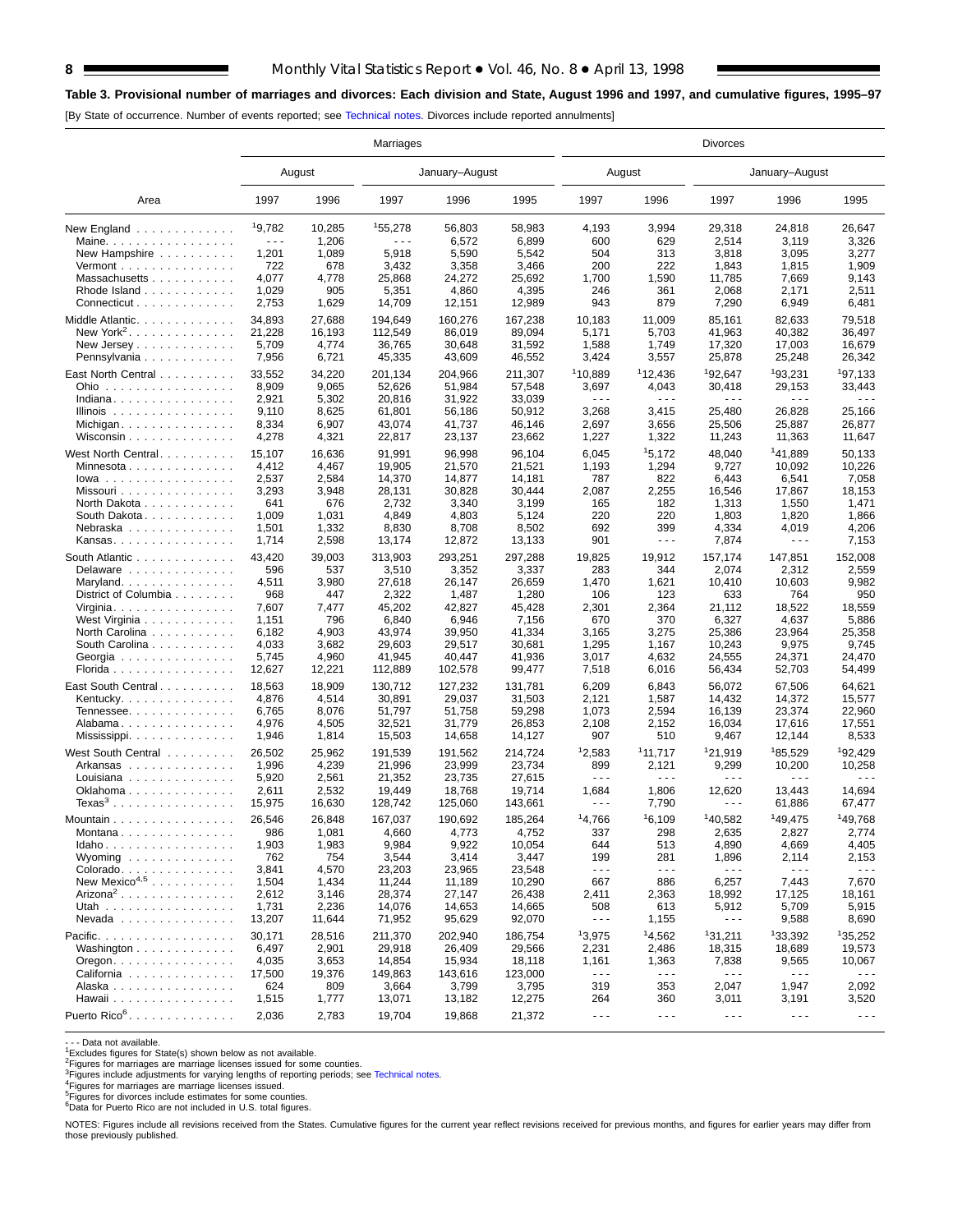#### <span id="page-8-0"></span>**Table 4. Provisional number of deaths under 1 year and infant mortality rates: Each division and State, 12 months ending with August 1996 and 1997**

[Data are estimates by State of residence. Figures should be interpreted with caution because of conversion of place of occurrence to place of residence; see [Technical](#page-16-0) [notes. I](#page-16-0)nfant mortality rates are deaths under 1 year per 1,000 live births in specified area]

|                         |              |             | 12 months ending with August |            |
|-------------------------|--------------|-------------|------------------------------|------------|
|                         | 1997         |             | 1996                         |            |
| Area                    | Number       | Rate        | Number                       | Rate       |
|                         | 900          | 5.2         | 897                          | 5.3        |
|                         | 49           | 3.6         | 65                           | 4.6        |
|                         | 65           | 4.5         | 75                           | 5.2        |
|                         | 43           | 6.3         | 56                           | 8.5        |
|                         | 357          | 4.4         | 397                          | 4.8        |
|                         | 77           | 6.3         | 74                           | 5.8        |
|                         | 309          | 6.6         | 230                          | 5.8        |
|                         | 3,471        | 6.6         | 3,772                        | 7.1        |
|                         | 1,672        | 6.3         | 1,832                        | 6.8        |
|                         | 758          | 6.5         | 806                          | 7.2        |
|                         | 1,041        | 7.3         | 1,134                        | 7.6        |
|                         | 4,600        | 7.5         | 5,032                        | 8.0        |
|                         | 1,093        | 7.2<br>6.9  | 1,219                        | 7.9<br>7.9 |
|                         | 537<br>1,446 | 8.0         | 681                          | 8.3        |
|                         | 1,065        | 8.0         | 1,531<br>1,092               | 8.0        |
|                         | 459          | 7.0         | 509                          | 7.6        |
|                         |              |             |                              |            |
| West North Central      | 1,804<br>398 | 7.0<br>6.1  | 1,781<br>397                 | 7.1<br>6.3 |
|                         | 194          | 5.3         | 212                          | 5.9        |
|                         | 614          | 8.3         | 560                          | 7.6        |
|                         | 54           | 6.4         | 33                           | 3.9        |
|                         | 59           | 5.7         | 62                           | 6.4        |
|                         | 197          | 8.3         | 190                          | 8.2        |
|                         | 288          | 7.3         | 327                          | 8.9        |
|                         | 5,298        | 8.0         | 5,489                        | 8.5        |
|                         | 73           | 7.3         | 74                           | 7.4        |
|                         | 592          | 8.8         | 577                          | 8.3        |
|                         | 104          | 12.5        | 138                          | 16.5       |
|                         | 620          | 7.0         | 689                          | 7.9        |
|                         | 158          | 7.5         | 158                          | 8.0        |
|                         | 997          | 9.2         | 939                          | 9.2        |
|                         | 426<br>971   | 8.4<br>8.3  | 417<br>1,073                 | 8.3<br>9.5 |
|                         | 1,357        | 7.0         | 1,424                        | 7.6        |
|                         |              |             |                              |            |
|                         | 2,101<br>430 | 9.1<br>8.2  | 2,095<br>414                 | 9.3<br>7.9 |
|                         | 664          | 8.8         | 651                          | 8.9        |
|                         | 561          | 9.2         | 633                          | 10.4       |
|                         | 446          | 10.8        | 397                          | 10.4       |
|                         | 3,214        | 7.0         | 3,328                        | 7.2        |
|                         | 320          | 8.9         | 312                          | 8.7        |
|                         | 597          | 9.4         | 558                          | 8.3        |
|                         | 397          | 8.6         | 408                          | 9.2        |
|                         | 1,900        | 6.0         | 2,050                        | 6.5        |
|                         | 2,062        | 7.8         | 1,690                        | 6.8        |
| Montana                 | 82           | 7.9         | 83                           | 7.4        |
|                         | 134          | 7.5         | 122                          | 6.5        |
|                         | 33           | 5.0         | 46                           | 7.5        |
|                         | 394          | 7.8         | 341                          | 7.1        |
|                         | 180          | 6.7         | 158                          | 5.8        |
|                         | 873<br>215   | 10.5<br>5.1 | 570<br>226                   | 7.6<br>5.7 |
|                         | 151          | 5.7         | 144                          | 6.3        |
|                         |              |             |                              |            |
|                         | 3,842<br>406 | 5.8<br>5.2  | 4,140                        | 6.0<br>4.8 |
|                         | 261          | 6.0         | 385<br>235                   | 5.4        |
| California <sup>1</sup> | 3,002        | 5.8         | 3,348                        | 6.3        |
|                         | 70           | 7.0         | 69                           | 7.1        |
|                         | 103          | 5.9         | 103                          | 5.5        |
|                         | 560          | 8.6         | 628                          | 10.4       |
|                         |              |             |                              |            |

1Figures include adjustments for varying lengths of reporting periods; see [Technical notes.](#page-16-0)<br><sup>2</sup>Data for Puerto Rico are not included in U.S. total figures.

NOTES: Figures include all revisions received from the States. Figures for the current year reflect revisions received for previous months, and figures for earlier years may differ from those previously published.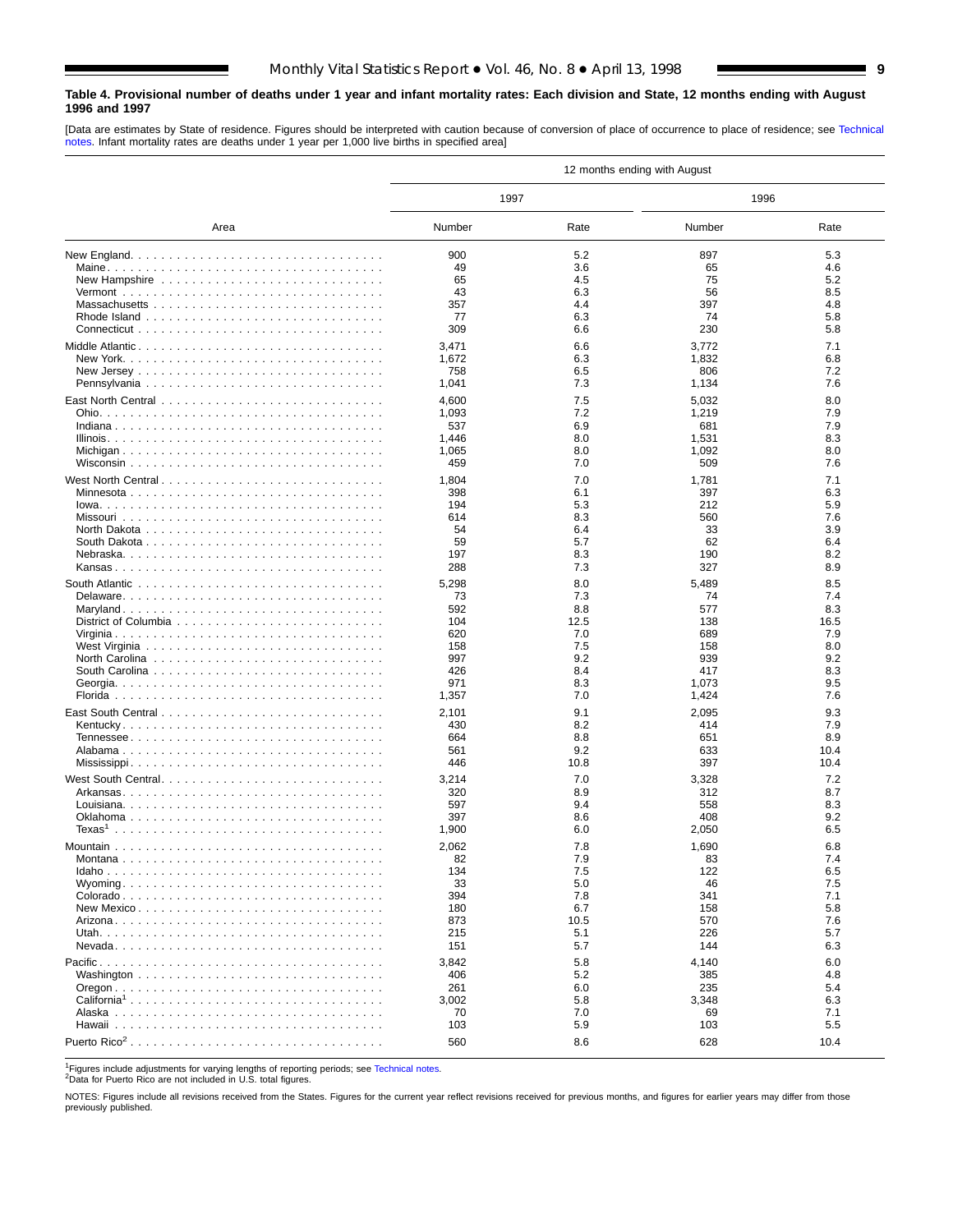#### <span id="page-9-0"></span>**Table 5. Provisional number of deaths and death rates, by age, race, and sex, and age-adjusted death rates by race and sex: United States, July 1996 and 1997, cumulative figures 1996 and 1997, and 12 months ending with July 1996 and 1997**

[Data are provisional, estimated from a 10-percent sample of deaths. Age-specific rates on an annual basis per 100,000 population in specified group; age-adjusted<br>rates per 100,000 U.S. standard population; see Technical n

|                                                                             |                |                               | July           |                      |                  |                        | January-July         |                    |                      |                    | 12 months ending with July |                               |
|-----------------------------------------------------------------------------|----------------|-------------------------------|----------------|----------------------|------------------|------------------------|----------------------|--------------------|----------------------|--------------------|----------------------------|-------------------------------|
|                                                                             |                | 1997                          |                | 1996                 | 1997             |                        | 1996                 |                    | 1997                 |                    | 1996                       |                               |
| Age, race, and sex                                                          | Number         | Rate                          | Number         | Rate                 | Number           | Rate                   | Number               | Rate               | Number               | Rate               | Number                     | Rate                          |
| All races, both sexes <sup>1</sup>                                          |                |                               |                |                      |                  |                        |                      |                    |                      |                    |                            |                               |
| All ages                                                                    | 192,000        | 844.3                         | 187,000        | 832.7                | 1,364,000        | 879.8                  | 1,374,000            | 892.6              | 2,301,000            | 863.1              | 2,310,000                  | 874.4                         |
|                                                                             |                |                               |                |                      | 15,400           | 2711.9                 | 16,500               | <sup>2</sup> 734.3 | 27,000               | <sup>2</sup> 722.4 | 28,400                     | 2738.2                        |
| Under 1 year $\ldots \ldots$<br>$1-4$ years $\ldots$ $\ldots$ $\ldots$ .    | 3,720          | 75.7                          | 3,770          | 76.6                 | 3,150            | 35.4                   | 3,770                | 41.4               | 5,230                | 34.0               | 6,170                      | 39.5                          |
| 5–14 years $\ldots$                                                         |                |                               |                |                      | 5,100            | 22.7                   | 5,170                | 23.1               | 8,730                | 22.6               | 8,800                      | 22.9                          |
| 15-24 years.                                                                | 3,220          | 103.6                         | 3,260          | 107.1                | 18,490           | 87.3                   | 19,490               | 93.3               | 32,640               | 89.7               | 34,660                     | 96.5                          |
| 25-34 years.                                                                | 4,260          | 126.5                         | 4,350          | 127.1                | 27,180           | 117.5                  | 31,180               | 132.3              | 48,220               | 120.7              | 55,690                     | 137.3                         |
| 35-44 years.                                                                | 8,280          | 221.5                         | 7,920          | 216.2                | 52,470           | 205.8                  | 57,170               | 227.9              | 91,720               | 209.4              | 100,570                    | 233.9                         |
| 45-54 years.                                                                | 12,480         | 437.0                         | 12,110         | 442.3                | 84,670           | 437.3                  | 82,950               | 444.7              | 144,520              | 436.6              | 141,850                    | 444.8                         |
| 55-64 years.                                                                | 19,720         | 1,064.6                       | 18,960         | 1,048.7              | 136,090          | 1,081.1                | 138,840              | 1,121.3            | 231,680              | 1,071.5            | 235,040                    | 1,106.6                       |
| 65-74 years.                                                                | 39,050         | 2,486.5                       | 39,500         | 2,495.9              | 271,420          | 2,521.3                | 284,220              | 2,610.1            | 464,320              | 2,502.0            | 474,510                    | 2,533.4                       |
| 75-84 years.                                                                | 55,170         | 5,551.5                       | 52,810         | 5,455.4              | 397,120          | 5,872.7                | 394,040              | 5,965.6            | 661,820              | 5,703.9            | 656,210                    | 5,803.6                       |
| 85 years and over                                                           | 45,900         | 13,953.9                      | 44,300         | 14,003.4             | 352,550          | 15,814.5               | 340,440              | 15,786.8           | 584,200              | 15,297.2           | 565,520                    | 15,321.6                      |
| Not stated                                                                  | 70             | $\ldots$                      | 60             | $\sim$ $\sim$ $\sim$ | 650              | $\sim$ $\sim$          | 580                  | $\sim$ $\sim$      | 1,020                | $\sim$             | 970                        | $\cdots$                      |
|                                                                             |                | 480.7                         |                | 478.8                |                  | 486.5                  |                      | 503.8              |                      | 481.8              |                            | 496.9                         |
| Age-adjusted rate <sup>3</sup> . $\ldots$ .<br>All races, male <sup>1</sup> | $\sim$ $\sim$  |                               | $\sim$ .       |                      | $\sim$ .         |                        | $\sim$               |                    | $\sim$ $\sim$ $\sim$ |                    | $\sim$ $\sim$              |                               |
|                                                                             |                |                               |                |                      |                  |                        |                      |                    |                      |                    |                            |                               |
| All ages                                                                    | 97,230         | 873.9                         | 94,570         | 861.9                | 681,320          | 897.5                  | 694,530              | 923.5              | 1,151,960            | 882.7<br>2811.4    | 1,170,780                  | 907.3                         |
| Under 1 year $\ldots \ldots$                                                |                |                               |                |                      | 8,890            | <sup>2</sup> 801.9     | 8,850                | <sup>2</sup> 769.9 | 15,530               |                    | 15,650                     | <sup>2</sup> 794.0            |
| $1-4$ years                                                                 | 2,090          | 83.1                          | 2,140          | 85.0                 | 1,700            | 37.0                   | 2,150                | 46.5               | 2,790                | 35.4               | 3,510                      | 43.9                          |
| 5–14 years $\ldots$<br>15-24 years.                                         | 2,520          | 157.7                         | 2,400          | 154.4                | 2,880<br>13,670  | 25.0<br>125.5          | 3,080<br>14,660      | 26.8<br>137.4      | 4,940<br>24,350      | 25.0<br>130.2      | 5,350<br>26,170            | 27.2<br>142.7                 |
|                                                                             | 2,910          | 172.8                         | 2,910          | 170.3                | 19,200           | 165.9                  | 22,020               | 187.0              | 34,210               | 171.2              | 39,690                     | 195.8                         |
| 25-34 years.<br>35-44 years.                                                | 5,700          | 306.5                         | 5,310          | 292.1                | 35,200           | 277.7                  | 39,050               | 313.7              | 61,480               | 282.2              | 68,710                     | 322.1                         |
| 45–54 years.                                                                | 7,960          | 569.6                         | 7,550          | 564.5                | 53,430           | 564.0                  | 52,600               | 577.1              | 91,110               | 562.5              | 90,230                     | 579.1                         |
| 55-64 years.                                                                | 11,460         | 1,298.5                       | 11,110         | 1,291.4              | 81,680           | 1,362.1                | 83,120               | 1,410.9            | 139,830              | 1,358.0            | 140,900                    | 1,394.6                       |
| 65-74 years.                                                                | 22,060         | 3,142.2                       | 22,730         | 3,222.0              | 154,770          | 3,218.5                | 161,070              | 3,320.5            | 262,490              | 3,167.5            | 270,430                    | 3,242.2                       |
| 75–84 years.                                                                | 27,300         | 6,945.4                       | 25,270         | 6,655.1              | 192,890          | 7,225.5                | 194,220              | 7,513.9            | 321,990              | 7,038.0            | 322,510                    | 7,298.3                       |
| 85 years and over                                                           | 15,170         | 16,019.2                      | 15,110         | 16,925.6             | 116,530          | 18,213.5               | 113,300              | 18,664.5           | 192,540              | 17,599.6           | 186,950                    | 18,028.0                      |
| Not stated                                                                  | 60             |                               | 30             |                      | 480              |                        | 420                  |                    | 690                  |                    | 680                        |                               |
| Age-adjusted rate <sup>3</sup> . $\ldots$ .                                 | $\ldots$       | $\sim$ $\sim$ $\sim$<br>607.6 | $\ldots$       | $\sim$ .<br>605.0    | $\sim$ .         | $\sim$ $\sim$<br>614.4 | $\sim 100$           | $\sim$ .<br>642.1  | $\sim 100$           | $\sim$<br>608.9    | $\sim 10$ .                | $\sim$ $\sim$ $\sim$<br>635.6 |
| All races, female <sup>1</sup>                                              |                |                               |                |                      |                  |                        |                      |                    |                      |                    |                            |                               |
| All ages                                                                    | 94,640         | 815.9                         | 92,470         | 804.8                | 682,990          | 862.8                  | 679,800              | 863.1              | 1,149,170            | 844.3              | 1,137,620                  | 841.8                         |
|                                                                             |                |                               |                |                      |                  |                        |                      |                    |                      |                    |                            |                               |
| Under 1 year                                                                |                |                               |                |                      | 6,550            | 2617.7                 | 7,630                | <sup>2</sup> 696.9 | 11,510               | 2629.3             | 12,770                     | <sup>2</sup> 679.6            |
| $1-4$ years                                                                 | 1,630          | 68.0                          | 1,630          | 67.9                 | 1,460            | 33.3                   | 1,620                | 36.5               | 2,440                | 32.5               | 2,660                      | 34.9                          |
| 5-14 years                                                                  |                |                               |                |                      | 2,230            | 20.3                   | 2,090                | 19.0               | 3,780                | 20.0               | 3,450                      | 18.4                          |
| 15–24 years. $\ldots$                                                       | 700            | 46.4                          | 860            | 57.7                 | 4,820            | 46.9                   | 4,840                | 47.3               | 8,290                | 46.9               | 8,490                      | 48.3                          |
| 25-34 years.                                                                | 1,350          | 80.2                          | 1,440          | 84.1                 | 7,980            | 69.0                   | 9,170                | 77.7               | 14,010               | 70.1               | 16,000                     | 78.8                          |
| 35-44 years.                                                                | 2,580          | 137.3                         | 2,600          | 140.9                | 17,260           | 134.7<br>315.9         | 18,120               | 143.4              | 30,250               | 137.4              | 31,860                     | 147.1<br>316.4                |
| 45-54 years.                                                                | 4,530<br>8,260 | 310.7<br>851.8                | 4,560<br>7,840 | 325.6<br>827.3       | 31,240<br>54,400 | 825.1                  | 30,350<br>55,720     | 318.1<br>858.3     | 53,410               | 316.0<br>811.0     | 51,610<br>94,140           | 845.4                         |
| 55-64 years.                                                                | 16,990         | 1,956.4                       | 16,770         | 1,911.7              | 116,660          | 1,958.6                | 123,150              | 2,039.3            | 91,850<br>201,830    | 1,965.0            | 204,070                    | 1,964.1                       |
| 65-74 years.<br>75–84 years.                                                | 27,870         | 4,640.1                       | 27,540         | 4,681.1              | 204,220          | 4,990.6                | 199,820              | 4,970.3            | 339,830              | 4,836.1            | 333,700                    | 4,845.4                       |
| 85 years and over                                                           | 30,720         | 13,119.4                      | 29,190         | 12,854.5             | 236,010          | 14,851.2               | 227,140              | 14,661.1           | 391,660              | 14,372.8           | 378,570                    | 14,269.5                      |
| Not stated.<br>.                                                            | 10             |                               | 30             |                      | 170              |                        | 160                  |                    | 330                  |                    | 290                        |                               |
| Age-adjusted rate <sup>3</sup> .                                            | $\sim$ $\sim$  | 373.4                         | $\sim$ .       | 373.7                | $\cdots$         | 379.3                  | $\sim$ $\sim$ $\sim$ | 389.2              | $\sim$ $\sim$ $\sim$ | 375.2              | $\sim$ $\sim$ $\sim$       | 381.5                         |
| White                                                                       |                |                               |                |                      |                  |                        |                      |                    |                      |                    |                            |                               |
| All ages 164,190                                                            |                | 873.8                         | 160,080        | 860.4                | 1,179,470        | 919.5                  | 1,183,870            | 927.8              | 1,983,050            | 898.9              | 1,984,780                  | 906.2                         |
| Under 1 year $\ldots \ldots$                                                |                |                               |                |                      | 10,300           | 2599.2                 | 10,740               | 2614.3             | 17,660               | 2595.2             | 18,760                     | 2624.1                        |
| $1-4$ years                                                                 | 2,820          | 72.6                          | 2,410          | 62.0                 | 2,360            | 33.2                   | 2,530                | 35.5               | 3,760                | 30.8               | 4,220                      | 34.2                          |
| $5 - 14$ years                                                              |                |                               |                |                      | 3,860            | 21.8                   | 3,640                | 20.4               | 6,550                | 21.4               | 6,400                      | 21.0                          |
| 15–24 years. $\ldots$                                                       | 2,210          | 89.4                          | 2,130          | 87.9                 | 13,000           | 77.1                   | 13,600               | 81.6               | 23,040               | 79.6               | 24,580                     | 85.9                          |
| 25-34 years.                                                                | 3,090          | 113.4                         | 3,180          | 114.2                | 19,790           | 105.6                  | 21,850               | 113.7              | 34,520               | 106.6              | 38,580                     | 116.7                         |
| 35-44 years.                                                                | 6,000          | 193.4                         | 5,670          | 186.0                | 38,120           | 180.1                  | 41,090               | 196.8              | 66,850               | 183.8              | 72,350                     | 202.1                         |
| 45-54 years.                                                                | 9,540          | 392.6                         | 9,270          | 396.9                | 65,310           | 396.3                  | 63,100               | 396.2              | 110,890              | 393.5              | 108,270                    | 397.5                         |
| 55-64 years.                                                                | 16,010         | 1,004.2                       | 15,160         | 971.9                | 109,760          | 1,012.5                | 112,760              | 1,055.1            | 187,360              | 1,005.7            | 190,610                    | 1,039.5                       |
| 65-74 years.                                                                | 33,540         | 2,422.1                       | 34,330         | 2,451.6              | 234,920          | 2,472.8                | 247,210              | 2,563.6            | 400,870              | 2,446.7            | 411,750                    | 2,481.3                       |
| 75-84 years.                                                                | 49,090         | 5,459.5                       | 47,230         | 5,380.9              | 357,930          | 5,849.1                | 353,980              | 5,910.6            | 594,760              | 5,663.3            | 589,170                    | 5,746.3                       |
| 85 years and over                                                           | 41,850         | 14,066.5                      | 40,660         | 14,127.4             | 323,720          | 16,046.9               | 312,960              | 15,949.9           | 536,080              | 15,507.1           | 519,340                    | 15,465.8                      |
| Not stated                                                                  | 40             | $\sim$ $\sim$                 | 40             | $\sim$ .             | 410              | $\sim$ $\sim$          | 410                  | $\sim$ $\sim$      | 690                  | $\sim$ .           | 740                        |                               |
| Age-adjusted rate <sup>3</sup> .                                            | $\sim$         | 456.8                         | $\sim$ $\sim$  | 451.0                | $\epsilon$ .     | 464.6                  | $\sim$ $\sim$        | 477.9              | $\sim$ $\sim$        | 458.6              | $\sim$ $\sim$              | 470.8                         |

See footnotes at end of table.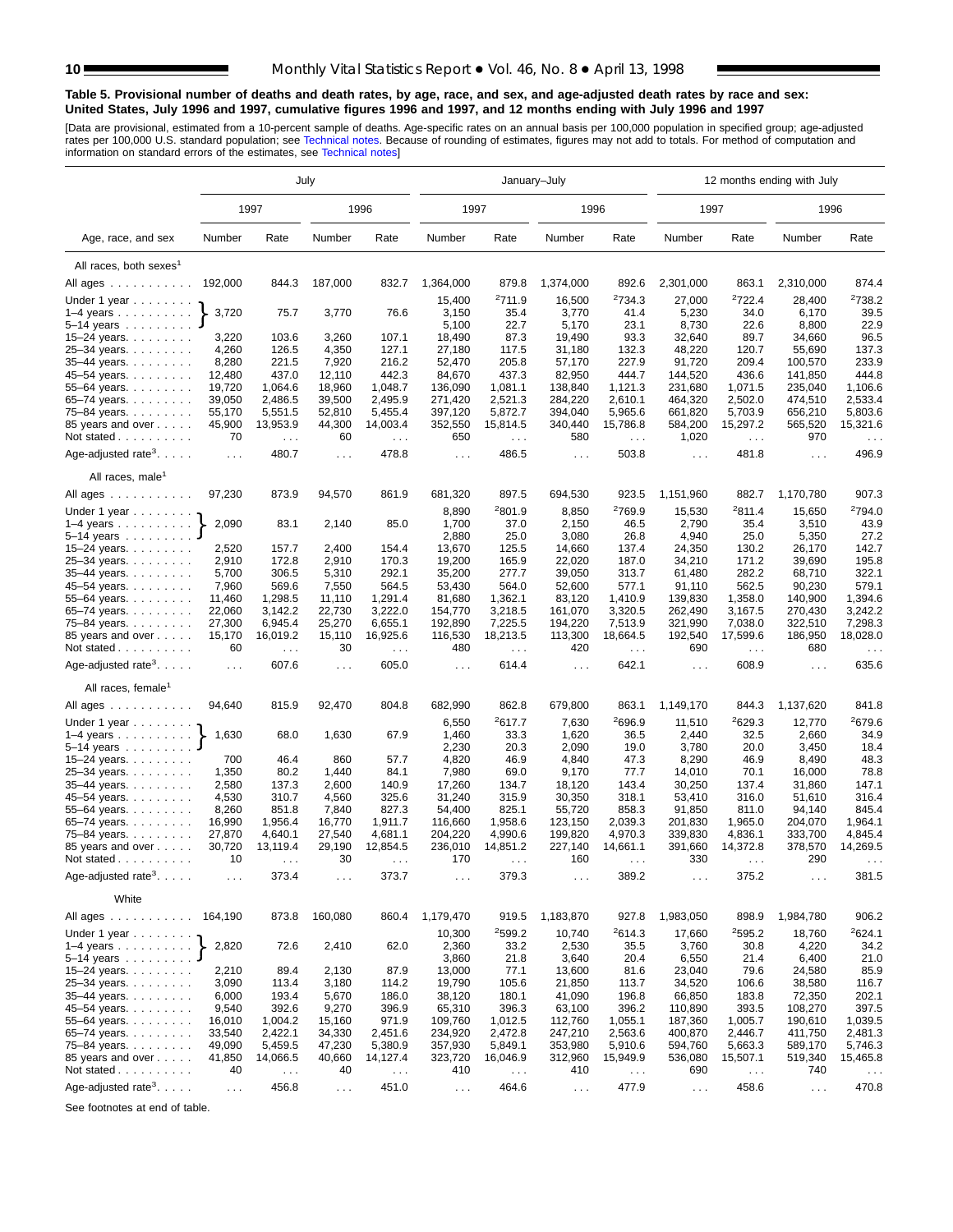#### **Table 5. Provisional number of deaths and death rates, by age, race, and sex, and age-adjusted death rates by race and sex: United States, July 1996 and 1997, cumulative figures 1996 and 1997, and 12 months ending with July 1996 and 1997—Con.**

[Data are provisional, estimated from a 10-percent sample of deaths. Age-specific rates on an annual basis per 100,000 population in specified group; age-adjusted<br>rates per 100,000 U.S. standard population; see Technical n

|                                                          |                 |                      | July             |                     |                      | January-July           |                               |                        | 12 months ending with July |                               |                      |                               |  |
|----------------------------------------------------------|-----------------|----------------------|------------------|---------------------|----------------------|------------------------|-------------------------------|------------------------|----------------------------|-------------------------------|----------------------|-------------------------------|--|
|                                                          |                 | 1997                 |                  | 1996                | 1997                 |                        |                               | 1996                   | 1997                       |                               |                      | 1996                          |  |
| Age, race, and sex                                       | Number          | Rate                 | Number           | Rate                | Number               | Rate                   | Number                        | Rate                   | Number                     | Rate                          | Number               | Rate                          |  |
| White male                                               |                 |                      |                  |                     |                      |                        |                               |                        |                            |                               |                      |                               |  |
| All ages                                                 | 82,300          | 890.1                | 80,170           | 877.9               | 583,080              | 923.9                  | 592,120                       | 945.5                  | 982,900                    | 905.7                         | 996,060              | 926.7                         |  |
|                                                          |                 |                      |                  |                     |                      | <sup>2</sup> 680.9     | 5,820                         | <sup>2</sup> 647.9     | 10,190                     | 2670.0                        | 10,540               | 2683.1                        |  |
| Under 1 year                                             | 1,590           | 79.7                 | 1,430            | 71.7                | 6,000<br>1,220       | 33.4                   | 1,500                         | 41.1                   | 2,010                      | 32.1                          | 2,510                | 39.7                          |  |
| $1-4$ years $\ldots$ $\ldots$ $\ldots$<br>$5 - 14$ years |                 |                      |                  |                     | 2,170                | 23.7                   | 2,150                         | 23.6                   | 3,710                      | 23.6                          | 3,910                | 25.0                          |  |
| 15-24 years.                                             | 1,670           | 130.6                | 1,530            | 123.0               | 9,400                | 107.7                  | 10,080                        | 118.0                  | 16,790                     | 112.1                         | 18,270               | 124.4                         |  |
| 25-34 years.                                             | 2,100           | 152.4                | 2,190            | 155.9               | 14,100               | 149.0                  | 15,800                        | 163.0                  | 24,710                     | 150.9                         | 28,130               | 168.6                         |  |
| 35-44 years.                                             | 4,350           | 278.9                | 3,740            | 244.6               | 26,050               | 244.8                  | 28,360                        | 270.9                  | 45,600                     | 249.4                         | 50,030               | 278.7                         |  |
| 45-54 years.                                             | 6,000           | 499.0                | 5,890            | 510.5               | 41,280               | 506.2                  | 40,310                        | 512.5                  | 70,240                     | 503.8                         | 69,560               | 517.1                         |  |
| 55-64 years.                                             | 9,370           | 1,219.5              | 8,950            | 1,192.4             | 66,920               | 1,281.0                | 67,790                        | 1,318.8                | 114,480                    | 1,275.7                       | 115,070              | 1,304.6                       |  |
| 65-74 years.                                             | 19,060          | 3,054.1              | 20,020           | 3,183.4             | 134,850              | 3,152.3                | 141,210                       | 3,262.5                | 227,920                    | 3,090.9                       | 235,870              | 3,168.6                       |  |
| 75-84 years.                                             | 24,440          | 6,844.9              | 22,680           | 6,561.4             | 174,790              | 7,206.7                | 175,170                       | 7,446.6                | 291,280                    | 7,007.0                       | 291,100              | 7,239.5                       |  |
| 85 years and over                                        | 13,670          | 16,111.4             | 13,720           | 16,997.3            | 105,940              | 18,468.5               | 103,620                       | 18,879.5               | 175,430                    | 17,882.8                      | 170,520              | 18,179.1                      |  |
| Not stated                                               | 40              | $\sim 10$            | 20               | $\sim 100$          | 360                  | $\sim$ $\sim$          | 310                           | $\sim$ $\sim$          | 520                        | $\sim$ $\sim$                 | 550                  |                               |  |
| Age-adjusted rate <sup>3</sup> . $\ldots$ .              | $\sim 100$      | 574.3                | $\mathbf{1}$     | 569.8               | $\sim 100$           | 585.4                  | $\sim$ $\sim$ $\sim$          | 607.6                  | $\sim 100$                 | 578.2                         | $\sim 10$            | 600.8                         |  |
| White female                                             |                 |                      |                  |                     |                      |                        |                               |                        |                            |                               |                      |                               |  |
| All ages                                                 | 81,890          | 858.0                | 79,920           | 843.7               | 596,400              | 915.2                  | 591,750                       | 910.7                  | 1,000,150                  | 892.3                         | 988,720              | 886.5                         |  |
| Under 1 year                                             |                 |                      |                  |                     | 4,300                | 2513.2                 | 4,920                         | 2578.8                 | 7,470                      | 2516.6                        | 8,220                | 2561.9                        |  |
| $1-4$ years                                              | 1,230           | 65.0                 | 970              | 51.3                | 1,140                | 32.8                   | 1,030                         | 29.8                   | 1,750                      | 29.5                          | 1,710                | 28.5                          |  |
| $5 - 14$ years                                           |                 |                      |                  |                     | 1,690                | 19.5                   | 1,490                         | 17.3                   | 2,840                      | 19.1                          | 2,490                | 16.8                          |  |
| 15–24 years. $\ldots$                                    | 540             | 45.2                 | 610              | 51.7                | 3,600                | 44.5                   | 3,520                         | 43.4                   | 6,250                      | 44.7                          | 6,300                | 45.2                          |  |
| 25-34 years.                                             | 980             | 72.7                 | 990              | 71.8                | 5,680                | 61.3                   | 6,050                         | 63.5                   | 9,800                      | 61.2                          | 10,440               | 63.8                          |  |
| 35-44 years.                                             | 1,640           | 106.3                | 1,920            | 126.4               | 12,080               | 114.7                  | 12,730                        | 122.3                  | 21,250                     | 117.5                         | 22,310               | 125.1                         |  |
| 45-54 years.                                             | 3,540           | 288.5                | 3,390            | 286.8               | 24,030               | 288.6                  | 22,790                        | 282.7                  | 40,660                     | 285.6                         | 38,710               | 280.8                         |  |
| 55–64 years. $\ldots$                                    | 6,640<br>14.480 | 804.0<br>1,903.6     | 6,210            | 767.4<br>1,853.7    | 42,840<br>100,070    | 762.6<br>1.916.4       | 44,970                        | 810.9<br>1,994.1       | 72,880                     | 754.8                         | 75,550               | 793.9<br>1,922.3              |  |
| 65-74 years.                                             | 24,650          | 4,547.0              | 14,300<br>24,550 | 4,613.9             | 183,140              | 4,957.1                | 106,000<br>178,810            | 4,917.3                | 172,950<br>303,480         | 1,919.5<br>4,783.0            | 175,890<br>298,080   | 4,783.1                       |  |
| 75–84 years.<br>85 years and over<br>Not stated $\ldots$ | 28,180<br>-     | 13,250.7             | 26,950<br>20     | 13,013.6            | 217,780<br>50        | 15,084.9               | 209,340<br>100                | 14,812.8               | 360,650<br>170             | 14,565.8                      | 348,820<br>190       | 14,414.0                      |  |
| Age-adjusted rate <sup>3</sup> .                         | $\sim 100$      | $\sim 10$ .<br>356.7 | $\ldots$         | $\sim 100$<br>352.1 | $\sim$ $\sim$        | $\sim$ $\sim$<br>362.9 | $\sim$ $\sim$                 | $\sim$ $\sim$<br>370.1 | $\sim$ $\sim$              | $\sim$ $\sim$ $\sim$<br>357.8 | $\sim 10$            | $\sim$ $\sim$ $\sim$<br>361.9 |  |
| <b>Black</b>                                             |                 |                      |                  |                     |                      |                        |                               |                        |                            |                               |                      |                               |  |
| All ages                                                 | 23,630          | 820.1                | 23,490           | 825.0               | 160,220              | 815.5                  | 167,740                       | 860.5                  | 276,730                    | 819.7                         | 285,700              | 854.8                         |  |
| Under 1 year                                             |                 |                      |                  |                     | 4,680                | 21,426.1               | 5,160                         | 21,408.0               | 8,520                      | 21,510.6                      | 8,780                | 21,402.6                      |  |
| $1-4$ years                                              | 730             | 95.9                 | 1,080            | 140.1               | 690                  | 50.1<br>28.1           | 1,060                         | 74.7<br>36.2           | 1,260                      | 53.6                          | 1,670                | 67.9<br>32.6                  |  |
| 5-14 years<br>15-24 years.                               | 780             | 165.2                | 1,040            | 224.1               | 1,000<br>4,590       | 143.0                  | 1,240<br>5,120                | 161.1                  | 1,720<br>8,110             | 28.4<br>146.7                 | 1,940<br>8,630       | 157.8                         |  |
| 25-34 years.                                             | 990             | 216.9                | 1,000            | 218.2               | 6,550                | 209.4                  | 8,400                         | 266.0                  | 12,080                     | 223.9                         | 15,470               | 285.9                         |  |
| 35-44 years.                                             | 1,990           | 430.9                | 2,030            | 451.9               | 12,930               | 411.3                  | 14,630                        | 476.0                  | 22,430                     | 415.6                         | 25,710               | 488.6                         |  |
| 45–54 years.                                             | 2,590           | 853.2                | 2,420            | 838.4               | 17,130               | 833.1                  | 17,480                        | 890.7                  | 29,670                     | 845.1                         | 29,840               | 890.5                         |  |
| 55-64 years.                                             | 3,210           | 1,708.6              | 3,350            | 1,834.5             | 23,190               | 1,821.6                | 23,050                        | 1,844.2                | 39,270                     | 1,798.9                       | 39,230               | 1,829.8                       |  |
| 65-74 years.                                             | 4,740           | 3,392.7              | 4,560            | 3,296.8             | 31,300               | 3,281.7                | 32,360                        | 3,415.1                | 55,010                     | 3,356.3                       | 54,900               | 3,376.4                       |  |
| 75–84 years.                                             | 5,140           | 7,012.7              | 4,900            | 6,862.6             | 33,260               | 6,664.4                | 35,040                        | 7,172.4                | 57,160                     | 6,669.8                       | 58,670               | 7,009.6                       |  |
| 85 years and over                                        | 3,430           | 13,783.4             | 3,090            | 12,891.1            | 24,690               | 14,617.3               | 24,050                        | 14,738.8               | 41,200                     | 14,206.9                      | 40,630               | 14,510.7                      |  |
| Not stated.<br>and and and and a                         | 30              |                      | 20               |                     | 220                  |                        | 170                           |                        | 310                        |                               | 230                  |                               |  |
| Age-adjusted rate <sup>3</sup> . $\ldots$ .              | $\cdots$        | 709.9                | .                | 731.6               | $\sim$ $\sim$        | 706.2                  | $\sim$ $\sim$ $\sim$          | 754.6                  | $\sim$ $\sim$ $\sim$       | 713.6                         | $\cdots$             | 751.3                         |  |
| <b>Black male</b>                                        |                 |                      |                  |                     |                      |                        |                               |                        |                            |                               |                      |                               |  |
| All ages                                                 | 12,440          | 909.3                | 12,560           | 929.6               | 84,270               | 903.4                  | 89,820                        | 971.1                  | 145,720                    | 909.1                         | 153,750              | 969.5                         |  |
| Under 1 year                                             |                 |                      |                  |                     | 2,580                | 21,555.6               | 2,710                         | 21,463.4               | 4,760                      | 21,664.3                      | 4,600                | 21,451.1                      |  |
| $1-4$ years                                              | 390             | 100.9                | 560              | 143.2               | 420                  | 61.0                   | 560                           | 77.1                   | 690                        | 57.9                          | 860                  | 69.0                          |  |
| $5-14$ years $\ldots$                                    |                 |                      |                  |                     | 590                  | 33.0                   | 740                           | 41.9                   | 1,010                      | 32.9                          | 1,150                | 38.1                          |  |
| 15–24 years. $\ldots$                                    | 640             | 270.1                | 810              | 348.8               | 3,610                | 224.8                  | 4,040                         | 253.5                  | 6,450                      | 232.6                         | 6,820                | 249.2                         |  |
| 25-34 years                                              | 670             | 309.4                | 600              | 276.5               | 4,440                | 299.3                  | 5,640                         | 378.2                  | 8,280                      | 323.7                         | 10,530               | 411.0                         |  |
| 35-44 years.                                             | 1,170           | 540.9                | 1,420            | 676.8               | 8,240                | 560.7                  | 9,640                         | 671.5                  | 14,340                     | 567.7                         | 17,010               | 692.6                         |  |
| 45-54 years.                                             | 1,720           | 1,250.9              | 1,420            | 1,085.8             | 10,790               | 1,156.7                | 11,010                        | 1,238.2                | 18,580                     | 1,167.8                       | 18,610               | 1,225.1                       |  |
| 55–64 years. $\ldots$                                    | 1,760           | 2,158.6              | 1,920            | 2,419.2             | 12,940               | 2,340.4<br>4,264.0     | 13,550                        | 2,493.1                | 22,340<br>29,840           | 2,359.0                       | 22,870               | 2,453.9<br>4,430.7            |  |
| 65-74 years.                                             | 2,580           | 4,415.3              | 2,440            | 4,217.8             | 16,990               | 8,141.4                | 17,300                        | 4,374.1                |                            | 4,356.2                       | 30,040<br>27,250     |                               |  |
| 75-84 years.<br>85 years and over                        | 2,350<br>1,150  | 8,673.8<br>15,744.6  | 2,270<br>1,120   | 8,673.3<br>16,325.0 | 14,970<br>8,570      | 17,331.7               | 16,450<br>8,090               | 9,193.8<br>17,238.5    | 25,510<br>13,740           | 8,098.4<br>16,164.7           | 13,880               | 8,876.2<br>17,135.8           |  |
| Not stated                                               | 20              |                      | 10               |                     | 110                  |                        | 110                           |                        | 160                        |                               | 130                  |                               |  |
|                                                          |                 | $\sim$ $\sim$        |                  | $\ldots$            |                      | $\sim$ $\sim$          |                               | $\sim$ $\sim$          |                            | $\epsilon$ .                  |                      | $\sim$ $\sim$                 |  |
| Age-adjusted rate <sup>3</sup> .                         | $\sim$ $\sim$   | 927.6                | $\sim$ $\sim$    | 956.5               | $\sim$ $\sim$ $\sim$ | 920.4                  | $\epsilon \rightarrow \infty$ | 1,000.1                | $\sim$ $\sim$              | 931.5                         | $\sim$ $\sim$ $\sim$ | 998.5                         |  |

See footnotes at end of table.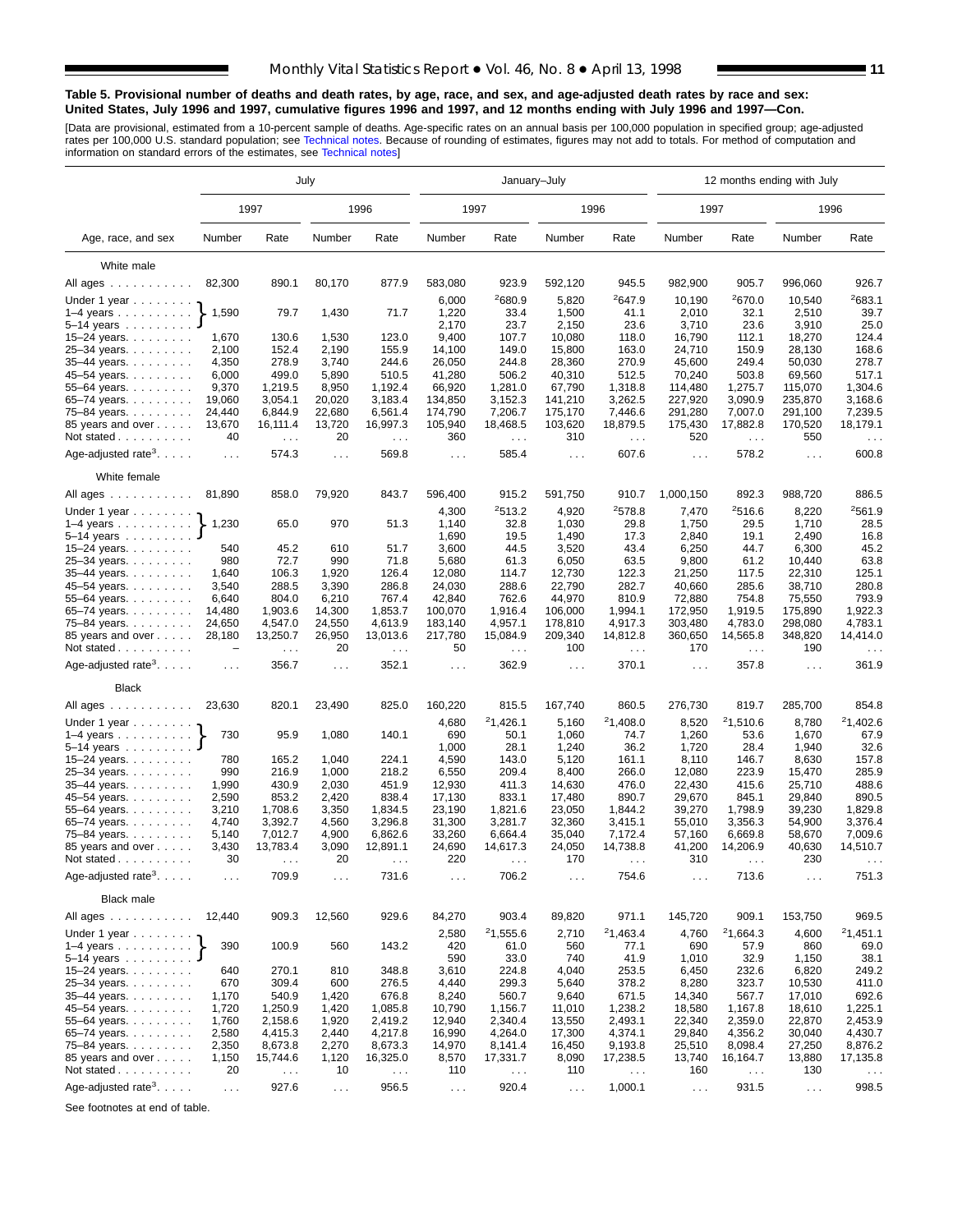#### **Table 5. Provisional number of deaths and death rates, by age, race, and sex, and age-adjusted death rates by race and sex: United States, July 1996 and 1997, cumulative figures 1996 and 1997, and 12 months ending with July 1996 and 1997—Con.**

[Data are provisional, estimated from a 10-percent sample of deaths. Age-specific rates on an annual basis per 100,000 population in specified group; age-adjusted rates per 100,000 U.S. standard population; see [Technical notes. Beca](#page-16-0)use of rounding of estimates, figures may not add to totals. For method of computation and<br>information on standard errors of the estimates, see Technical

|                                                         |          |          | July                 |          |                      | January-July     |              |                  |                      | 12 months ending with July |              |                  |
|---------------------------------------------------------|----------|----------|----------------------|----------|----------------------|------------------|--------------|------------------|----------------------|----------------------------|--------------|------------------|
|                                                         |          | 1997     |                      | 1996     |                      | 1997             |              | 1996             | 1997                 |                            |              | 1996             |
| Age, race, and sex                                      | Number   | Rate     | Number               | Rate     | Number               | Rate             | Number       | Rate             | Number               | Rate                       | Number       | Rate             |
| <b>Black female</b>                                     |          |          |                      |          |                      |                  |              |                  |                      |                            |              |                  |
| All ages                                                | 11,190   | 739.5    | 10,930               | 730.5    | 75,960               | 736.1            | 77,920       | 760.6            | 131,010              | 738.8                      | 131,950      | 751.3            |
| Under 1 year $\eta$<br>1–4 years $\ldots$ $\ldots$ $\}$ | 340      | 90.6     | 520                  | 136.9    | 2,090<br>260         | 21,293.0<br>38.8 | 2,450<br>500 | 21,362.3<br>70.8 | 3,760<br>560         | 21,352.5<br>48.4           | 4,180<br>810 | 21,352.8<br>66.7 |
| 5-14 years                                              |          |          |                      |          | 410                  | 23.7             | 510          | 29.8             | 710                  | 23.8                       | 790          | 26.9             |
| $15 - 24$ years.                                        | 140      | 59.5     | 230                  | 99.2     | 980                  | 60.5             | 1,080        | 69.1             | 1,650                | 59.9                       | 1,810        | 66.2             |
| 25-34 years.                                            | 320      | 133.4    | 410                  | 169.9    | 2,100                | 127.7            | 2,760        | 166.4            | 3.800                | 133.9                      | 4,950        | 173.7            |
| 35-44 years.                                            | 820      | 334.0    | 610                  | 254.7    | 4,680                | 280.4            | 4,980        | 304.8            | 8,090                | 281.8                      | 8,700        | 310.0            |
| 45-54 years.                                            | 870      | 524.0    | 990                  | 627.1    | 6,350                | 564.9            | 6,460        | 601.8            | 11,080               | 577.1                      | 11,230       | 613.0            |
| 55-64 years.                                            | 1,450    | 1,363.6  | 1,420                | 1.375.3  | 10,250               | 1,421.1          | 9,500        | 1,343.9          | 16,920               | 1.368.9                    | 16,360       | 1,349.8          |
| 65-74 years.                                            | 2,160    | 2,657.5  | 2,120                | 2,634.7  | 14,310               | 2,579.1          | 15,070       | 2,726.3          | 25,170               | 2,638.4                    | 24,860       | 2,622.4          |
| 75-84 years.                                            | 2,780    | 6,017.0  | 2,630                | 5.814.8  | 18,290               | 5,799.4          | 18,590       | 6,003.1          | 31,650               | 5,839.5                    | 31,420       | 5,928.3          |
| 85 years and over                                       | 2,280    | 12,968.7 | 1,980                | 11,572.7 | 16,110               | 13,493.4         | 15,960       | 13,737.1         | 27,470               | 13,400.0                   | 26,750       | 13,442.2         |
| Not stated                                              | 10       | $\cdots$ | 10                   | $\cdots$ | 110                  | $\cdots$         | 60           | $\cdots$         | 150                  | $\mathbf{1}$               | 100          | $\cdots$         |
| Age-adjusted rate <sup>3</sup> . $\ldots$ .             | $\cdots$ | 541.0    | $\sim$ $\sim$ $\sim$ | 556.8    | $\sim$ $\sim$ $\sim$ | 540.4            | $\sim 100$   | 565.3            | $\sim$ $\sim$ $\sim$ | 543.6                      | $\cdots$     | 560.4            |

. . . Category not applicable. – Quantity zero

Includes races other than white and black.

<sup>2</sup>Death rates under 1 year (based on population estimates) differ from infant mortality rates (based on live births); see [table 9](#page-15-0) for infant mortality rates.<br><sup>3</sup>For method of computation, see [Technical notes.](#page-16-0)

NOTES: Figures include all revisions received from the States. Cumulative and 12-month figures for the current year reflect revisions received for previous months, and figures for earlier years may differ from those previously published.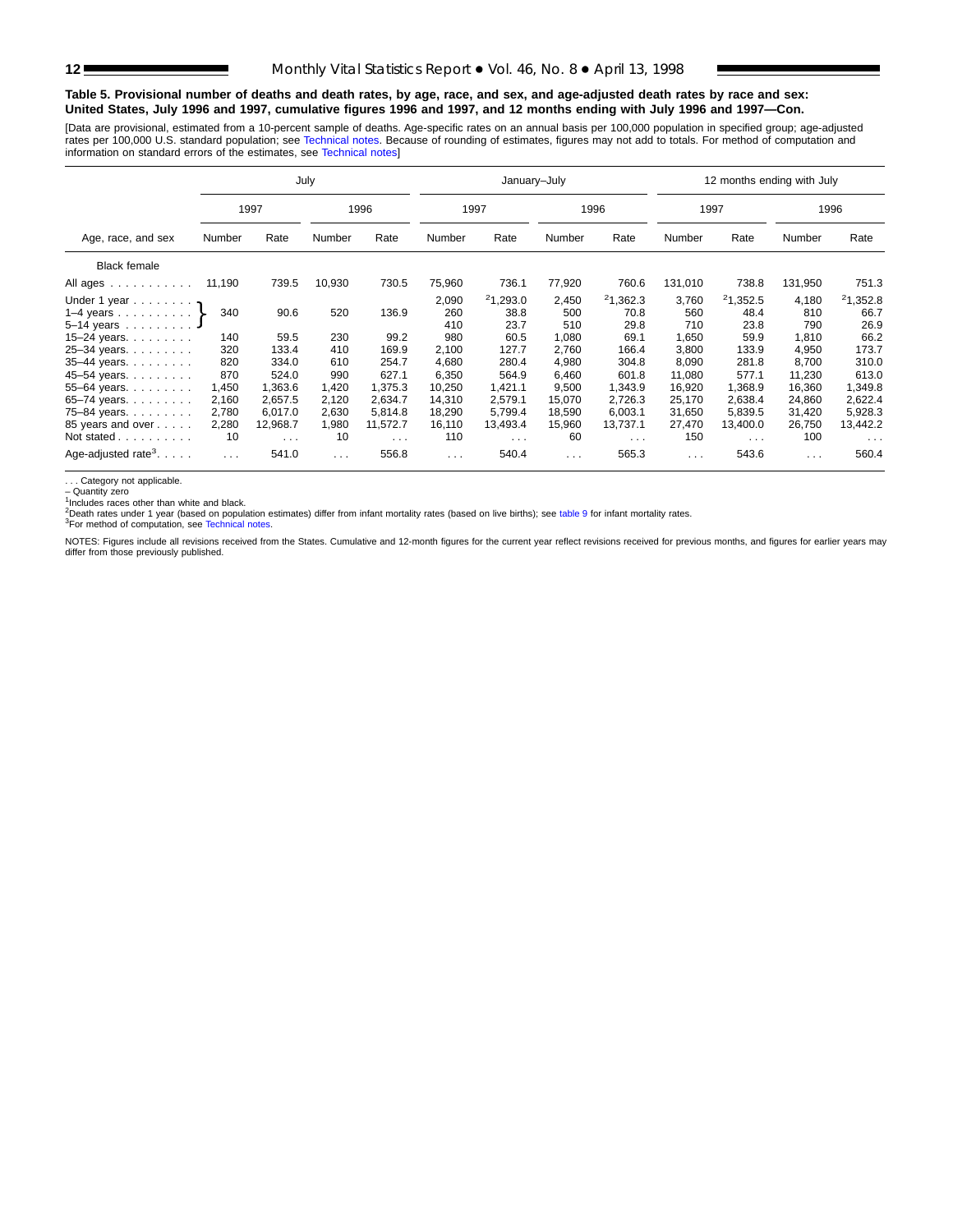#### <span id="page-12-0"></span>Table 6. Provisional number of deaths and death rates for 72 selected causes, Human immunodeficiency virus infection, and Alzheimer's disease: United States, July 1996 and 1997, cumulative figures 1996 and 1997, and 12 months ending with July 1996 and 1997

[Data are provisional, estimated from <sup>a</sup> 10-percent sample of deaths. Rates on an annual basis per 100,000 estimated population. Because of rounding of [estimates,](#page-16-0) figures may not add to totals. For method of computation and information on standard errors of the estimates, see [Technical](#page-16-0) notes. For explanation of asterisks preceding cause-of-death categories, see Technical notes]

|                                                                                                                                                          | July          |       |               |           | January-July |             |              |             |                  |             | 12 months ending with July |             |
|----------------------------------------------------------------------------------------------------------------------------------------------------------|---------------|-------|---------------|-----------|--------------|-------------|--------------|-------------|------------------|-------------|----------------------------|-------------|
|                                                                                                                                                          | 1997          |       | 1996          |           | 1997         |             | 1996         |             | 1997             |             | 1996                       |             |
| Cause of death (Based on the Ninth Revision, International Classification of Diseases, 1975)                                                             | Number        | Rate  | Number        | Rate      | Number       | Rate        | Number       | Rate        | Number           | Rate        | Number                     | Rate        |
|                                                                                                                                                          | 192,000       | 844.3 | 187,000       | 832.7     | 1.364.000    | 879.8       | 1,374,000    | 892.6       | 2.301.000        | 863.1       | 2.310.000                  | 874.4       |
|                                                                                                                                                          |               |       |               |           |              |             |              |             |                  |             |                            |             |
|                                                                                                                                                          | 50            |       | 90            |           | 470          | 0.3         | 500          | 0.3         | 790              | 0.3         | 740                        | 0.3         |
|                                                                                                                                                          | 80            |       | 50            |           | 620          | 0.4         | 550          | 0.3         | 1.080            | 0.4         | 1.130                      | 0.4         |
|                                                                                                                                                          | 50            |       | 30            |           | 490          | 0.3         | 440          | 0.3         | 850              | 0.3         | 920                        | 0.3         |
|                                                                                                                                                          | 30            |       | 20            |           | 130          | 0.1         | 110          | 0.1         | 230              | 0.1         | 210                        | 0.1         |
|                                                                                                                                                          |               |       |               |           | 20           | $\star$     | 10           |             | 20               |             | 20                         |             |
|                                                                                                                                                          | 20            |       | 20            |           | 210          | 0.1         | 190          | 0.1         | 290              | 0.1         | 250                        | 0.1         |
|                                                                                                                                                          | 1.920         | 8.4   | 1.710         | 7.6       | 13,130       | 8.5         | 12,980       | 8.4         | 21.810           | 8.2         | 21,240                     | 8.0         |
|                                                                                                                                                          |               |       |               |           |              |             |              |             |                  |             |                            |             |
|                                                                                                                                                          |               |       |               | $\lambda$ | 10           | $\star$     |              |             | 10               | $\star$     |                            |             |
|                                                                                                                                                          | 410           | 1.8   | 250           | 1.1       | 2,450        | 1.6         | 2,120        | 1.4         | 4,140            | 1.6         | 3,600                      | 1.4         |
|                                                                                                                                                          |               |       |               |           | 40           |             |              |             | 70               |             | 30                         |             |
| All other infectious and parasitic                                                                                                                       |               |       |               |           |              |             |              |             |                  |             |                            |             |
| diseases <sup>1</sup> 001–003,005,020–032,037,039–041,*042–*044,046–054,056–066,071–088,098–139                                                          | 1,880         | 8.3   | 2,870         | 12.8      | 13,750       | 8.9         | 24,110       | 15.7        | 27,580           | 10.3        | 44,370                     | 16.8        |
| 140–208. 140–208 Malignant neoplasms of lymphatic and hematopoietic tissues 140–208                                                                      | 47,240        | 207.9 | 45,440        | 202.3     | 310,260      | 200.1       | 315,320      | 204.8       | 537,270          | 201.5       | 538,760                    | 203.9       |
|                                                                                                                                                          | 810           | 3.6   | 720           | 3.2       | 4,530        | 2.9         | 4,580        | 3.0         | 7,800            | 2.9         | 7,890                      | 3.0         |
|                                                                                                                                                          | 10,610        | 46.7  | 10,340        | 46.0      | 72,210       | 46.6        | 73,380       | 47.7        | 125,680          | 47.1        | 126,020                    | 47.7        |
| Malignant neoplasms of respiratory and intrathoracic organs160–165                                                                                       | 13,680        | 60.2  | 12,690        | 56.5      | 90.760       | 58.5        | 92.180       | 59.9        | 157,630          | 59.1        | 156,820                    | 59.4        |
|                                                                                                                                                          | 3.530         | 15.5  | 3.790         | 16.9      | 23.710       | 15.3        | 25.690       | 16.7        | 41.550           | 15.6        | 43.870                     | 16.6        |
|                                                                                                                                                          | 5,770         | 25.4  | 5,120         | 22.8      | 35,140       | 22.7        | 35,020       | 22.7        | 60,360           | 22.6        | 60,290                     | 22.8        |
|                                                                                                                                                          | 2,040         | 9.0   | 1,930         | 8.6       | 14,070       | 9.1         | 13,250       | 8.6         | 23,860           | 8.9         | 22,480                     | 8.5         |
|                                                                                                                                                          | 5,840         | 25.7  | 5,700         | 25.4      | 36,970       | 23.8        | 38,450       | 25.0        | 64,780           | 24.3        | 65,840                     | 24.9        |
|                                                                                                                                                          | 1.930         | 8.5   | 1.780         | 7.9       | 12.100       | 7.8         | 12.290       | 8.0         | 20.150           | 7.6         | 20.320                     | 7.7         |
| Other malignant neoplasms of lymphatic and hematopoietic tissues 200-203<br>Benign neoplasms, carcinoma in situ, and neoplasms of uncertain behavior and | 3.030         | 13.3  | 3,370         | 15.0      | 20.760       | 13.4        | 20.490       | 13.3        | 35.470           | 13.3        | 35,230                     | 13.3        |
|                                                                                                                                                          | 570           | 2.5   | 640           | 2.8       | 4,500        | 2.9         | 4,760        | 3.1         | 7,390            | 2.8         | 7,830                      | 3.0         |
|                                                                                                                                                          | 5,490         | 24.1  | 5,270         | 23.5      | 36,380       | 23.5        | 36,520       | 23.7        | 61,330           | 23.0        | 59,500                     | 22.5        |
|                                                                                                                                                          | 250           | 1.1   | 390           | 1.7       | 2,090        | 1.3         | 2,380        | 1.5         | 3,500            | 1.3         | 4,060                      | 1.5         |
| Anemias                                                                                                                                                  | 390           | 1.7   | 330           | 1.5       | 2,450        | 1.6         | 2,260        | 1.5         | 4,160            | 1.6         | 3,970                      | 1.5         |
|                                                                                                                                                          | 20            |       |               |           | 390          | 0.2         | 350          | 0.2         | 630              | 0.2         | 580                        | 0.2         |
|                                                                                                                                                          | 76,530        | 336.8 | 74,720        | 332.7     | 559,290      | 360.7       | 563,770      | 366.2       | 937,160          | 351.5       | 940,940                    | 356.2       |
|                                                                                                                                                          | 59,510        | 261.9 | 58,320        | 259.6     | 430,800      | 277.8       | 438,540      | 284.8       | 721,410          | 270.6       | 730,870                    | 276.7       |
|                                                                                                                                                          | 290           | 1.3   | 430           | 1.9       | 2,690        | 1.7         | 3,020        | 2.0         | 4,520            | 1.7         | 4,900                      | 1.9         |
|                                                                                                                                                          | 2,260         | 9.9   | 2,300         | 10.2      | 15,740       | 10.1        | 15,810       | 10.2        | 25,950           | 9.7         | 25,590                     | 9.7         |
|                                                                                                                                                          | 160           | 0.7   | 210           | 0.9       | 1,320        | 0.8         | 1,320        | 0.9         | 2,220            | 0.8         | 2.220                      | 0.8         |
|                                                                                                                                                          | 37,710        | 165.9 | 37,780        | 168.2     | 276,900      | 178.6       | 283,430      | 184.1       | 466,480          | 175.0       | 473,820                    | 179.4       |
|                                                                                                                                                          | 16,790<br>210 | 73.9  | 17.100<br>280 | 76.1      | 123,810      | 79.8<br>1.1 | 128.600      | 83.5<br>1.0 | 209,100<br>2,860 | 78.4<br>1.1 | 215,070                    | 81.4<br>1.0 |
|                                                                                                                                                          | 60            | 0.9   | 60            | 1.2       | 1,750<br>390 | 0.2         | 1,580<br>480 | 0.3         | 590              | 0.2         | 2,610<br>790               | 0.3         |
| Old myocardial infarction and other forms of                                                                                                             |               |       |               |           |              |             |              |             |                  |             |                            |             |
|                                                                                                                                                          | 20.640        | 90.8  | 20,340        | 90.6      | 150.950      | 97.3        | 152,770      | 99.2        | 253.920          | 95.2        | 255.340                    | 96.7        |
|                                                                                                                                                          | 1,220         | 5.4   | 1,370         | 6.1       | 10,030       | 6.5         | 9,980        | 6.5         | 16,530           | 6.2         | 16,140                     | 6.1         |
|                                                                                                                                                          | 17,860        | 78.6  | 16,240        | 72.3      | 124.120      | 80.0        | 124.980      | 81.2        | 205,700          | 77.2        | 208.190                    | 78.8        |
|                                                                                                                                                          | 1,210         | 5.3   | 770           | 3.4       | 8,000        | 5.2         | 7,160        | 4.6         | 13,030           | 4.9         | 12,010                     | 4.5         |
|                                                                                                                                                          | 12,310        | 54.2  | 12,320        | 54.8      | 94,280       | 60.8        | 93,680       | 60.8        | 159,160          | 59.7        | 156,410                    | 59.2        |
|                                                                                                                                                          | 2,050         | 9.0   | 1,770         | 7.9       | 14,610       | 9.4         | 13,440       | 8.7         | 24,680           | 9.3         | 22,070                     | 8.4         |
| Cerebral thrombosis and unspecified occlusion of cerebral arteries. 434.0,434.9                                                                          | 1,020         | 4.5   | 930           | 4.1       | 7,230        | 4.7         | 7,040        | 4.6         | 12,650           | 4.7         | 12,340                     | 4.7         |
|                                                                                                                                                          | 50            |       | 60            |           | 290          | 0.2         | 380          | 0.2         | 710              | 0.3         | 690                        | 0.3         |
| All other and late effects of cerebrovascular diseases 430,433,435–438                                                                                   | 9.190         | 40.4  | 9.560         | 42.6      | 72,160       | 46.5        | 72,820       | 47.3        | 121,120          | 45.4        | 121,310                    | 45.9        |
|                                                                                                                                                          |               |       |               |           |              |             |              |             |                  |             |                            |             |

See footnotes at end of table.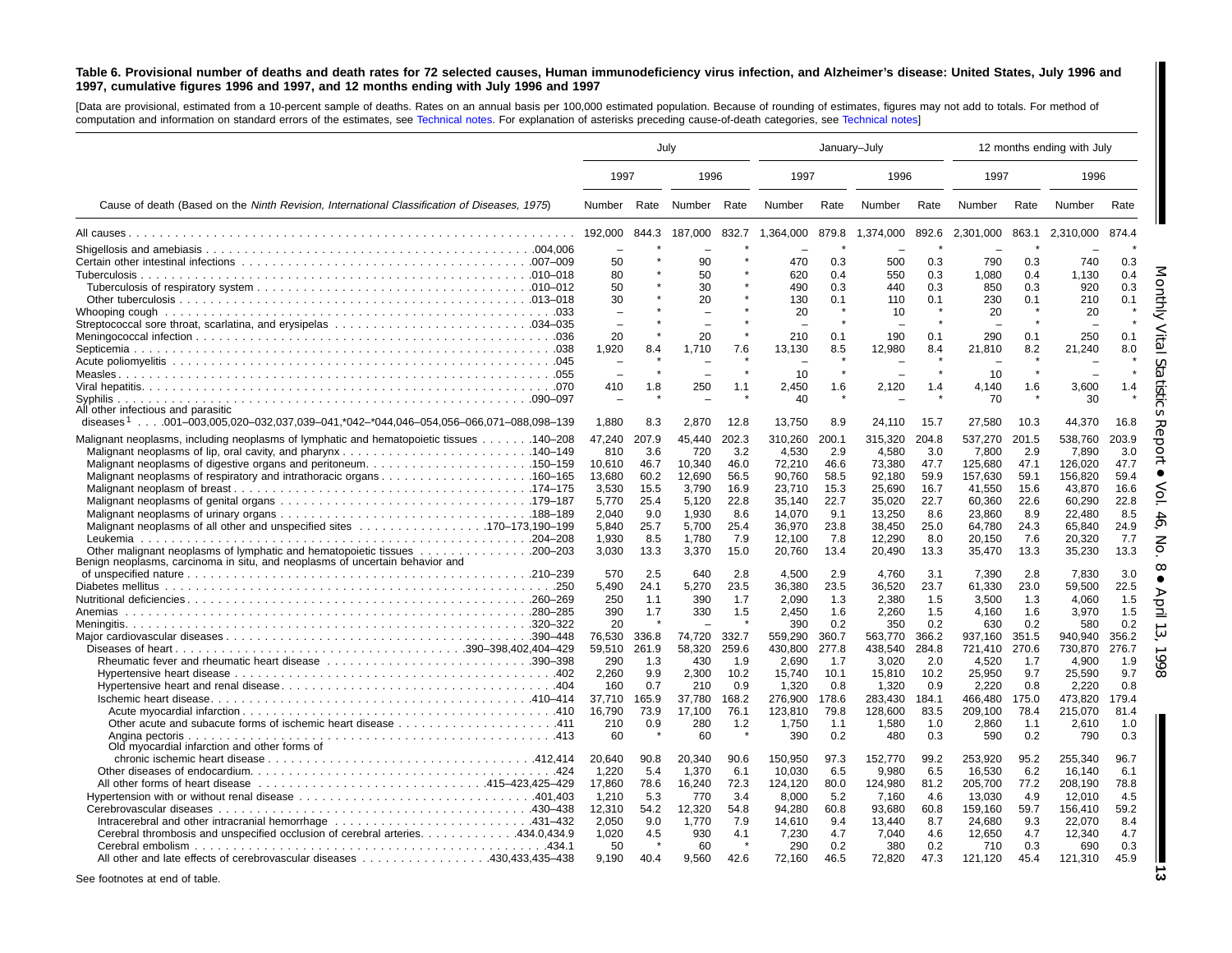#### Table 6. Provisional number of deaths and death rates for 72 selected causes, Human immunodeficiency virus infection, and Alzheimer's disease: United States, July 1996 and 1997, cumulative figures 1996 and 1997, and 12 months ending with July 1996 and 1997-Con.

[Data are provisional, estimated from <sup>a</sup> 10-percent sample of deaths. Rates on an annual basis per 100,000 estimated population. Because of rounding of [estimates,](#page-16-0) figures may not add to totals. For method of computation and information on standard errors of the estimates, see [Technical](#page-16-0) notes. For explanation of asterisks preceding cause-of-death categories, see Technical notes]

|                                                                                                                                                                                                      | July                                                                 |                                                   |                                                         |                                                   |                                                                                | January-July                                                    |                                                                                |                                                                 |                                                                                 |                                                                 | 12 months ending with July                                                      |                                                                 |
|------------------------------------------------------------------------------------------------------------------------------------------------------------------------------------------------------|----------------------------------------------------------------------|---------------------------------------------------|---------------------------------------------------------|---------------------------------------------------|--------------------------------------------------------------------------------|-----------------------------------------------------------------|--------------------------------------------------------------------------------|-----------------------------------------------------------------|---------------------------------------------------------------------------------|-----------------------------------------------------------------|---------------------------------------------------------------------------------|-----------------------------------------------------------------|
|                                                                                                                                                                                                      | 1997                                                                 |                                                   | 1996                                                    |                                                   | 1997                                                                           |                                                                 | 1996                                                                           |                                                                 | 1997                                                                            |                                                                 | 1996                                                                            |                                                                 |
| Cause of death (Based on the Ninth Revision, International Classification of Diseases, 1975)                                                                                                         | Number                                                               |                                                   | Rate Number                                             | Rate                                              | Number                                                                         | Rate                                                            | Number                                                                         | Rate                                                            | Number                                                                          | Rate                                                            | Number                                                                          | Rate                                                            |
| Maior cardiovascular diseases-Con.<br>Other diseases of arteries, arterioles, and capillaries441–448                                                                                                 | 1,120<br>2,390                                                       | 4.9<br>10.5                                       | 1,350<br>1,960                                          | 6.0<br>8.7                                        | 9,650<br>16,560                                                                | 6.2<br>10.7                                                     | 9,290<br>15,110                                                                | 6.0<br>9.8                                                      | 15,940<br>27,630                                                                | 6.0<br>10.4                                                     | 15,690<br>25,960                                                                | 5.9<br>9.8                                                      |
| Chronic obstructive pulmonary diseases and allied conditions490–496<br>0ther chronic obstructive pulmonary diseases and allied conditions 494–496                                                    | 20<br>5,380<br>5,370<br>-10<br>8,580<br>180<br>1,280<br>410<br>6,710 | 23.7<br>23.6<br>37.7<br>0.8<br>5.6<br>1.8<br>29.5 | 5,300<br>5,300<br>8,200<br>210<br>1,220<br>400<br>6,370 | 23.6<br>23.6<br>36.5<br>0.9<br>5.4<br>1.8<br>28.4 | 370<br>53,260<br>52,490<br>770<br>67.140<br>1,960<br>11.020<br>3.250<br>50,910 | 0.2<br>34.3<br>33.8<br>0.5<br>43.3<br>1.3<br>7.1<br>2.1<br>32.8 | 290<br>50,570<br>50,120<br>450<br>65,610<br>2,070<br>10,570<br>2,900<br>50,060 | 0.2<br>32.8<br>32.6<br>0.3<br>42.6<br>1.3<br>6.9<br>1.9<br>32.5 | 490<br>84,240<br>83,260<br>980<br>107,000<br>2,830<br>17.250<br>5,500<br>81,420 | 0.2<br>31.6<br>31.2<br>0.4<br>40.1<br>1.1<br>6.5<br>2.1<br>30.5 | 420<br>80,420<br>79,890<br>530<br>104,200<br>3.050<br>16.680<br>4.980<br>79,490 | 0.2<br>30.4<br>30.2<br>0.2<br>39.4<br>1.2<br>6.3<br>1.9<br>30.1 |
| Hernia of abdominal cavity and intestinal obstruction without<br>Cholelithiasis and other disorders of gallbladder574-575<br>Chronic glomerulonephritis, nephritis and nephropathy, not specified as | 450<br>40<br>430<br>2,230<br>230<br>2,070<br>30                      | 2.0<br>1.9<br>9.8<br>1.0<br>9.1<br>$\star$        | 280<br>30<br>500<br>2,010<br>300<br>2.100<br>20         | 1.2<br>$\star$<br>2.2<br>8.9<br>1.3<br>9.3        | 3,060<br>200<br>3.600<br>14,830<br>1.610<br>15,650<br>170                      | 2.0<br>0.1<br>2.3<br>9.6<br>1.0<br>10.1<br>0.1                  | 2,950<br>280<br>3.780<br>14,320<br>1,580<br>15,980<br>120                      | 1.9<br>0.2<br>2.5<br>9.3<br>1.0<br>10.4<br>0.1                  | 4,900<br>400<br>6,270<br>24,970<br>2,710<br>26,650<br>270                       | 1.8<br>0.2<br>2.4<br>9.4<br>1.0<br>10.0<br>0.1                  | 5,250<br>420<br>6.040<br>24,370<br>2.670<br>26,210<br>230                       | 2.0<br>0.2<br>2.3<br>9.2<br>1.0<br>9.9<br>0.1                   |
| .582–583.587<br>Renal failure, disorders resulting from impaired renal function, and                                                                                                                 | 160<br>1,880<br>40<br>20                                             | 0.7<br>8.3                                        | 120<br>1,970<br>90<br>20                                | 0.5<br>8.8                                        | 980<br>14,500<br>400<br>250                                                    | 0.6<br>9.3<br>0.2<br>0.2                                        | 1.010<br>14,850<br>610<br>260                                                  | 0.7<br>9.6<br>0.4<br>0.2                                        | 1.770<br>24,610<br>700<br>400                                                   | 0.7<br>9.2<br>0.3<br>0.2                                        | 1,650<br>24,330<br>850<br>430                                                   | 0.6<br>9.2<br>0.3<br>0.2                                        |
| Birth trauma, intrauterine hypoxia, birth asphyxia, and                                                                                                                                              | 40<br>10<br>30<br>1,090<br>990                                       | 4.8<br>4.3                                        | 20<br>10<br>10<br>800<br>1.160                          | 3.6<br>5.2                                        | 140<br>40<br>100<br>6,820<br>6,920                                             | 0.1<br>$\star$<br>$\pmb{\ast}$<br>4.4<br>4.4                    | 180<br>20<br>160<br>6,700<br>7.570                                             | 0.1<br>$\star$<br>0.1<br>4.3<br>4.9                             | 240<br>40<br>200<br>11,590<br>12,250                                            | 0.1<br>$\star$<br>0.1<br>4.3<br>4.6                             | 370<br>40<br>330<br>11,550<br>12,970                                            | 0.1<br>0.1<br>4.4<br>4.9                                        |
|                                                                                                                                                                                                      | 100<br>890<br>3,950<br>17,960                                        | 3.9<br>17.4<br>79.0                               | 210<br>950<br>3,690<br>17,990                           | 0.9<br>4.2<br>16.4<br>80.1                        | 1.110<br>5,810<br>27,130<br>137,220                                            | 0.7<br>3.7<br>17.5<br>88.5                                      | 1,190<br>6,380<br>24,620<br>130,070                                            | 0.8<br>4.1<br>16.0<br>84.5                                      | 2,070<br>10,180<br>44,280<br>226,190                                            | 0.8<br>3.8<br>16.6<br>84.8                                      | 2.030<br>10,940<br>42,420<br>217,760                                            | 0.8<br>4.1<br>16.1<br>82.4                                      |
| Suicide                                                                                                                                                                                              | 8,900<br>4.310<br>4,590<br>2,520<br>1.800<br>300                     | 39.2<br>19.0<br>20.2<br>11.1<br>7.9<br>1.3        | 8,240<br>3.680<br>4,560<br>2,600<br>1,730<br>170        | 36.7<br>16.4<br>20.3<br>11.6<br>7.7<br>0.8        | 51,130<br>24.390<br>26,730<br>16.460<br>10.720<br>1,340                        | 33.0<br>15.7<br>17.2<br>10.6<br>6.9<br>0.9                      | 52,340<br>24.670<br>27,670<br>17,400<br>12,050<br>1,360                        | 34.0<br>16.0<br>18.0<br>11.3<br>7.8<br>0.9                      | 89,550<br>43.410<br>46,140<br>29,230<br>19,550<br>2,300                         | 33.6<br>16.3<br>17.3<br>11.0<br>7.3<br>0.9                      | 91,790<br>44.730<br>47,060<br>29,380<br>21,580<br>2,290                         | 34.7<br>16.9<br>17.8<br>11.1<br>8.2<br>0.9                      |
|                                                                                                                                                                                                      | 1,410<br>1.580                                                       | 6.2<br>6.9                                        | 2,300<br>1,730                                          | 10.2<br>7.7                                       | 10,350<br>13,780                                                               | 6.7<br>8.9                                                      | 20,440<br>12,980                                                               | 13.3<br>8.4                                                     | 21,150<br>22,730                                                                | 7.9<br>8.5                                                      | 38,030<br>21,570                                                                | 14.4<br>8.2                                                     |

- Quantity zero. \* Figure does not meet standards of reliability or precision; see [Technical](#page-16-0) notes.

<sup>1</sup>Includes data for deaths due to Human immunodeficiency virus infection (categories \*042–\*044) shown separately below; see [Technical](#page-16-0) notes.

2Included in All other infectious and parasitic diseases shown above.

NOTES: Figures include all revisions received from the States. Cumulative and 12-month figures for the current year reflect revisions received for previous months, and figures for earlier years may differ from those previo

**14** H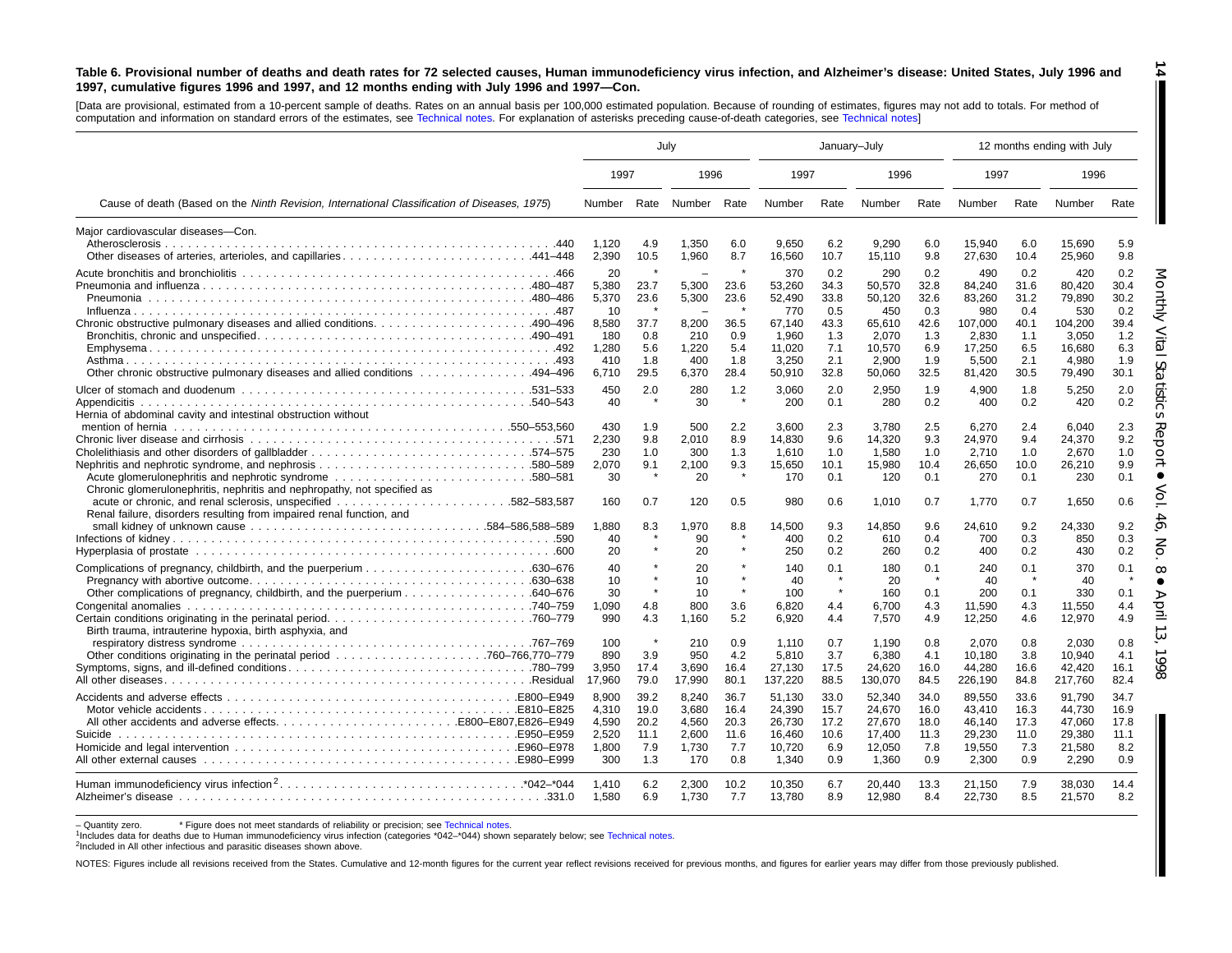#### Table 7. Provisional number of deaths and death rates for 16 selected subcategories of Malignant neoplasms, including neoplasms of lymphatic and hematopoietic tissues: United States, July 1996 and 1997, cumulative figures 1996 and 1997, and 12 months ending with July 1996 and 1997

[Data are provisional, estimated from <sup>a</sup> 10-percent sample of deaths. Rates on an annual basis per 100,000 estimated population. Because of rounding of estimates, figures may not add to totals. For method of computation and information on standard errors of the estimates, see [Technical](#page-16-0) notes]

|                                                                                               |        | July  |        |       | January-July |       |         |       |         |             | 12 months ending with July |       |
|-----------------------------------------------------------------------------------------------|--------|-------|--------|-------|--------------|-------|---------|-------|---------|-------------|----------------------------|-------|
|                                                                                               | 1997   |       | 1996   |       | 1997         |       | 1996    |       | 1997    |             | 1996                       |       |
| Cause of death (Based on the Ninth Revision, International Classification of Diseases, 1975)  | Number | Rate  | Number | Rate  | Number       | Rate  | Numbei  | Rate  | Number  | Rate        | Number                     | Rate  |
| Malignant neoplasms, including neoplasms of lymphatic and hematopoietic tissues 1<br>.140–208 | 47,240 | 207.9 | 45,440 | 202.3 | 310,260      | 200.1 | 315,320 | 204.8 | 537,270 | 201<br>l .5 | 538,760                    | 203.9 |
|                                                                                               | 950    | 4.2   | 740    | 3.3   | 6,340        | 4.1   | 6.410   | 4.2   | 11,070  | 4.2         | 10,590                     | 4.0   |
|                                                                                               | 1,030  | 4.5   | 1,230  | 5.5   | 7,410        | 4.8   | 7,730   | 5.0   | 13,080  | 4.9         | 13,540                     | 5.1   |
| Malignant neoplasms of colon, rectum, rectosigmoid junction, and anus 153,154                 | 4,790  | 21.1  | 4,840  | 21.5  | 32,080       | 20.7  | 33,100  | 21.5  | 56,230  | 21.1        | 56,260                     | 21.3  |
|                                                                                               | 2,330  | 10.2  | 2,140  | 9.5   | 15,800       | 10.2  | 16,040  | 10.4  | 27,360  | 10.3        | 27,610                     | 10.5  |
|                                                                                               | 13,440 | 59.1  | 12,190 | 54.3  | 88,080       | 56.8  | 89,070  | 57.8  | 152,770 | 57.3        | 151,480                    | 57.3  |
|                                                                                               | 630    | 2.8   | 710    | 3.2   | 4,180        | 2.7   | 4,100   | 2.7   | 7,110   | 2.7         | 6,800                      | 2.6   |
|                                                                                               | 470    | 2.1   | 410    | 1.8   | 2,630        | 1.7   | 2,500   | 1.6   | 4.610   | 1.7         | 4.740                      | 1.8   |
|                                                                                               | 820    | 3.6   | 470    | 2.1   | 3,710        | 2.4   | 3,360   | 2.2   | 6,140   | 2.3         | 6,030                      | 2.3   |
|                                                                                               | 1,160  | 5.1   | 1,180  | 5.2   | 8,090        | 5.2   | 7.920   | 5.1   | 13,670  | 5.1         | 13,540                     | 5.1   |
|                                                                                               | 3,070  | 13.5  | 2,930  | 13.0  | 19,670       | 12.7  | 20,160  | 13.1  | 34,000  | 12.8        | 34,140                     | 12.9  |
|                                                                                               | 1,160  | 5.1   | 890    | 4.0   | 7,060        | 4.6   | 6,530   | 4.2   | 11,790  | 4.4         | 11,120                     | 4.2   |
| Malignant neoplasms of kidney and other and unspecified urinary organs 189                    | 880    | 3.9   | 1,050  | 4.7   | 7,010        | 4.5   | 6,710   | 4.4   | 12,060  | 4.5         | 11,360                     | 4.3   |
|                                                                                               | 870    | 3.8   | 980    | 4.4   | 6,270        | 4.0   | 6,760   | 4.4   | 11,100  | 4.2         | 11,870                     | 4.5   |
|                                                                                               | 160    | 0.7   | 140    | 0.6   | 840          | 0.5   | 930     | 0.6   | 1,380   | 0.5         | 1,550                      | 0.6   |
|                                                                                               | 2,040  | 9.0   | 2,300  | 10.2  | 14,030       | 9.0   | 13,310  | 8.6   | 23,900  | 9.0         | 23,220                     | 8.8   |
| Multiple myeloma and other immunoproliferative neoplasms 203                                  | 830    | 3.6   | 930    | 4.1   | 5,880        | 3.8   | 6,250   | 4.1   | 10,200  | 3.8         | 10,460                     | 4.0   |

<sup>1</sup>Includes figures for subcategories not shown below.

NOTES: Figures include all revisions received from the States. Cumulative and 12-month figures for the current year reflect revisions received for previous months, and figures for earlier years may differ from those previo

#### Table 8. Provisional number of deaths and death rates for firearm mortality: United States, July 1996 and 1997, cumulative figures 1996 and 1997, and 12 months ending with **July 1996 and 1997**

[Data are provisional, estimated from <sup>a</sup> 10-percent sample of deaths. Rates on an annual basis per 100,000 estimated population. Because of rounding of estimates, figures may not add to totals. For method of computation and information on standard errors of the estimates, see [Technical](#page-16-0) notes]

|                                                                                                |                            |            | July                  |            |                              | January-July             |                               |                          | 12 months ending with July       |                          |                                  |                          |
|------------------------------------------------------------------------------------------------|----------------------------|------------|-----------------------|------------|------------------------------|--------------------------|-------------------------------|--------------------------|----------------------------------|--------------------------|----------------------------------|--------------------------|
|                                                                                                | 1997                       |            | 1996                  |            | 1997                         |                          | 1996                          |                          | 1997                             |                          | 1996                             |                          |
| Cause of death (Based on the Ninth Revision, International Classification of Diseases, 1975)   | Number                     | Rate       | Number                | Rate       | Number                       | Rate                     | Number                        | Rate                     | Number                           | Rate                     | Number                           | Rate                     |
|                                                                                                | 2.830                      | 12.4       | 2.770                 | 12.3       | 18.280                       | 11.8                     | 20.030                        | 13.0                     | 32.720                           | 12.3                     | 35,070                           | 13.3                     |
| Injury by firearms, undetermined whether accidentally or purposely inflicted<br>E985.0–E985.4. | 90<br>1.500<br>1.220<br>20 | 6.6<br>5.4 | 100<br>1.500<br>l.170 | 6.7<br>5.2 | 640<br>9.890<br>7.630<br>120 | 0.4<br>6.4<br>4.9<br>0.1 | 700<br>10.740<br>8,450<br>130 | 0.4<br>7.0<br>5.5<br>0.1 | 1.270<br>17.490<br>13.760<br>200 | 0.5<br>6.6<br>5.2<br>0.1 | 1.390<br>18,090<br>15,350<br>240 | 0.5<br>6.8<br>5.8<br>0.1 |

\* Figure does not meet standards of reliability or precision; see [Technical](#page-16-0) notes.

– Quantity zero.

NOTES: Figures include all revisions received from the States. Cumulative and 12-month figures for the current year reflect revisions received for previous months, and figures for earlier years may differ from those previo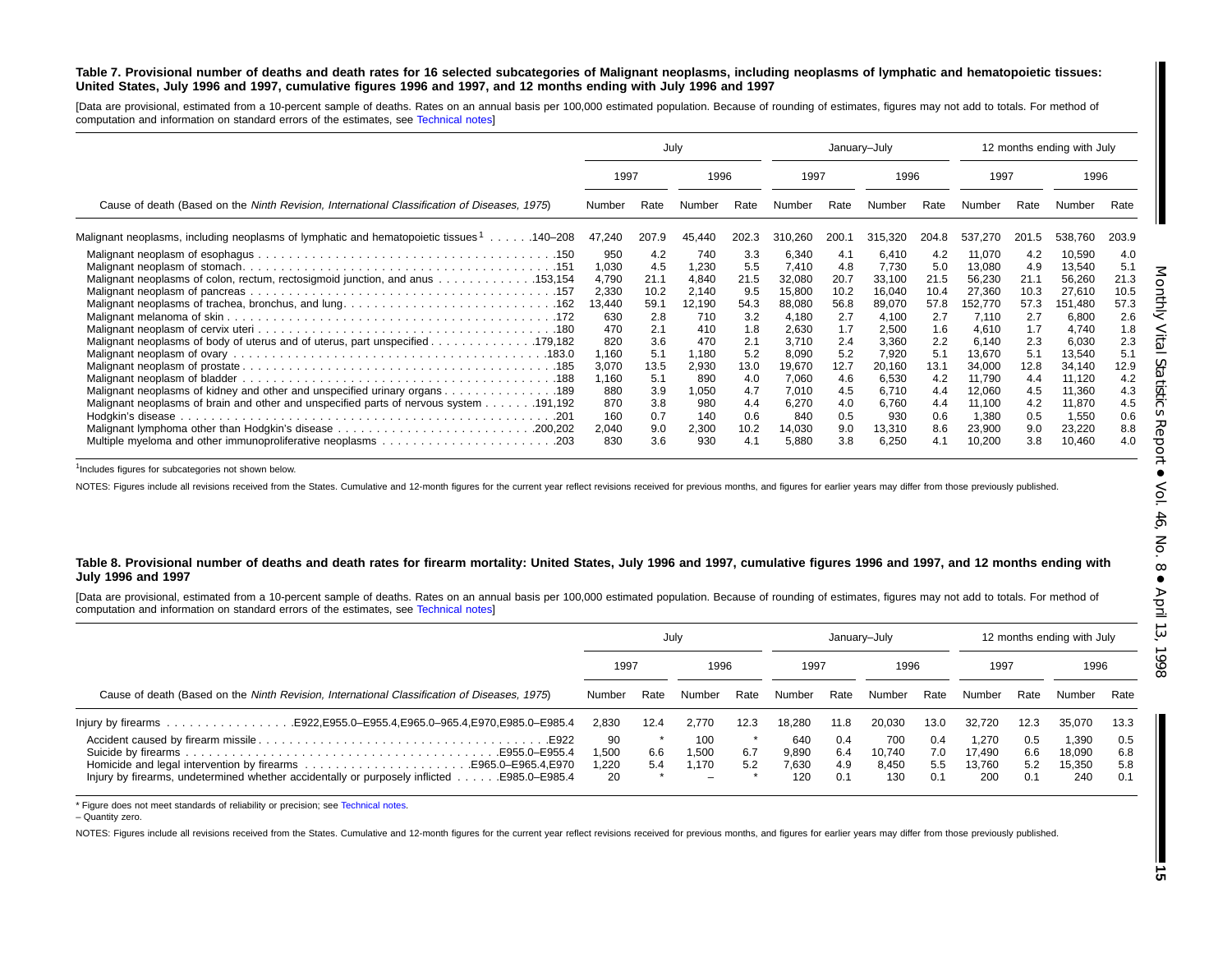#### <span id="page-15-0"></span>Table 9. Provisional number of deaths under 1 year and infant mortality rates, by age and for 10 selected causes: United States, July 1996 and 1997, cumulative figures 1996 and **1997, and 12 months ending with July 1996 and 1997**

[Data are provisional, estimated from a 10-percent sample of deaths. Rates on an annual basis per 100,000 live births. Because of rounding of estimates, figures may not add to totals. For method of computation and information on standard errors of the estimates, see [Technical](#page-16-0) notes]

|                                                                                                      | July                                                    |                                 |                                                                |                                         | January-July                                                                |                                                                       |                                                                              |                                                                               | 12 months ending with July                                                     |                                                                       |                                                                                |                                                                              |
|------------------------------------------------------------------------------------------------------|---------------------------------------------------------|---------------------------------|----------------------------------------------------------------|-----------------------------------------|-----------------------------------------------------------------------------|-----------------------------------------------------------------------|------------------------------------------------------------------------------|-------------------------------------------------------------------------------|--------------------------------------------------------------------------------|-----------------------------------------------------------------------|--------------------------------------------------------------------------------|------------------------------------------------------------------------------|
|                                                                                                      | 1997                                                    |                                 | 1996                                                           |                                         | 1997                                                                        |                                                                       | 1996                                                                         |                                                                               | 1997                                                                           |                                                                       | 1996                                                                           |                                                                              |
| Age and cause of death (Based on the Ninth Revision, International Classification of Diseases, 1975) | Number                                                  | Rate                            | Number                                                         | Rate                                    | Number                                                                      | Rate                                                                  | Number                                                                       | Rate                                                                          | Number                                                                         | Rate                                                                  | Number                                                                         | Rate                                                                         |
|                                                                                                      | 2,200                                                   | 663.3                           | 2.300                                                          | 680.3                                   | 15.400                                                                      | 694.8                                                                 | 16,500                                                                       | 738.3                                                                         | 27,000                                                                         | 698.5                                                                 | 28,400                                                                         | 738.9                                                                        |
|                                                                                                      | 1,570<br>660                                            | 465.5<br>195.7                  | 1,650<br>640                                                   | 491.1<br>190.5                          | 9.770<br>5,660                                                              | 439.7<br>254.7                                                        | 10,810<br>5,660                                                              | 484.4<br>253.6                                                                | 17.430<br>9,610                                                                | 450.2<br>248.2                                                        | 18,590<br>9,830                                                                | 483.3<br>255.6                                                               |
| .480–487<br>.Residual                                                                                | 20<br>10<br>660<br>320<br>10<br>80<br>570<br>100<br>470 | 195.7<br>94.9<br>169.0<br>139.4 | 40<br>20<br>450<br>290<br>20<br>80<br>100<br>660<br>120<br>520 | 133.9<br>86.3<br>196.4<br>35.7<br>154.8 | 130<br>150<br>3,680<br>1,820<br>40<br>280<br>710<br>3,900<br>1,100<br>3,640 | 5.9<br>6.8<br>165.6<br>81.9<br>12.6<br>32.0<br>175.5<br>49.5<br>163.8 | 140<br>210<br>3,680<br>2,280<br>130<br>360<br>670<br>4,050<br>1,630<br>3,320 | 6.3<br>9.4<br>164.9<br>102.2<br>5.8<br>16.1<br>30.0<br>181.5<br>73.0<br>148.8 | 200<br>270<br>6,520<br>3.110<br>80<br>440<br>440. ا<br>6,950<br>2,070<br>5.970 | 5.2<br>7.0<br>168.4<br>80.3<br>11.4<br>37.2<br>179.5<br>53.5<br>154.2 | 210<br>350<br>6,230<br>3,570<br>250<br>550<br>1,150<br>7,300<br>2,730<br>6,090 | 5.5<br>9.1<br>162.0<br>92.8<br>6.5<br>14.3<br>29.9<br>189.8<br>71.0<br>158.3 |

\* Figure does not meet standards of reliability or precision; see [Technical](#page-16-0) notes.

– Quantity zero.

NOTES: Figures include all revisions received from the States. Cumulative and 12-month figures for the current year reflect revisions received for previous months, and figures for earlier years may differ from those previo

**16**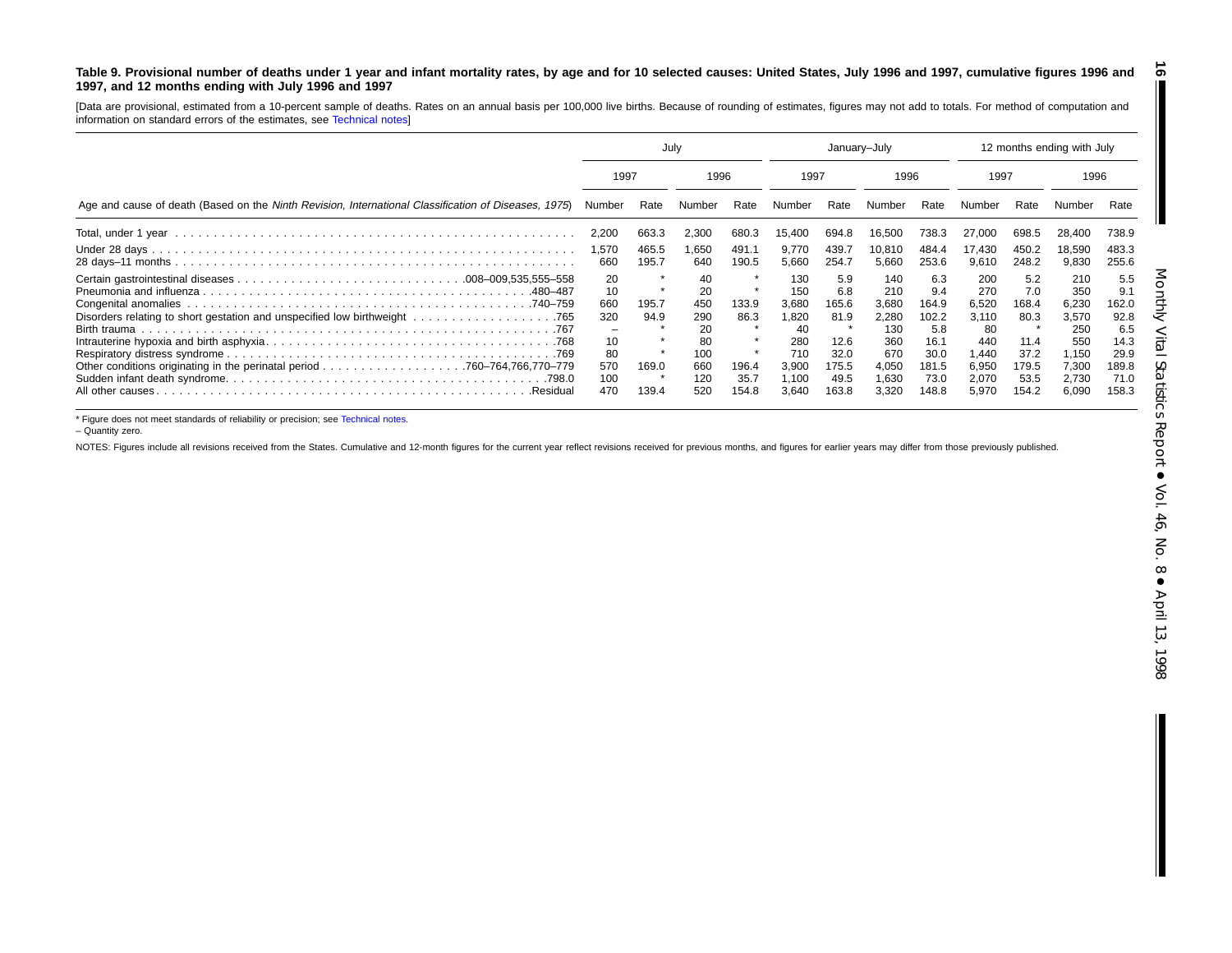## <span id="page-16-0"></span>**Technical notes**

## **Nature and sources of data**

Data in this report are provisional unless otherwise specified and include only events occurring within the United States (50 States and the District of Columbia). Mortality data exclude fetal deaths. Data for the Commonwealth of Puerto Rico are not included in the U.S. totals.

Birth, death, and infant death figures in [tables 2](#page-6-0) and [4](#page-8-0) for each State are estimates by State of residence. These estimates are derived by applying adjustment ratios to the actual counts of certificates for all events occurring in the State and received in registration offices during a 1-month period regardless of date of the event. The adjustment ratios for each data year represent the observed relationship between final State occurrence figures and final State residence figures for the three most recent years for which final data were available and are expressed as a single ratio for each State. As in previous years, monthly State marriage and divorce figures represent the actual count of all events occurring in the State (State of occurrence) that were received in the registration offices during the 1-month period. Delay in the receipt of certificates in a registration office may result in a low State figure for a given month followed by a high figure for the month(s) in which the delayed records are received. Data for previous months and cumulative data include revised figures received from the States.

Figures for births, [deaths, and i](#page-6-0)nfant deaths for California in tables 2 and [4](#page-8-0) contain adjustments for varying lengths of State reporting periods. Figures for Texas for all events shown in [tables 2–4](#page-6-0) also are adjusted for varying lengths of State reporting periods. The figures for both States are adjusted by the ratio between the number of days in the data month and the number of days in the State reporting period. The adjusted figures are included in the U.S. totals shown elsewhere in this report.

U.S. totals for births, deaths, and infant deaths are based on the State estimates by State of residence and, therefore, in effect, exclude events to nonresidents of the United States. Events to nonresidents of the United States are included in all

marriage and divorce figures. The effect of excluding events to nonresidents from the U.S. totals is small.

Provisional totals for the United States include estimates for State data shown as not available. Provisional totals for births and marriages for the entire United States include adjustments for observed differences between provisional and final monthly figures.

Divorce figures include reported annulments. The monthly national divorce estimate is obtained by multiplying the total for the reporting areas by the ratio observed between the most recent final annual divorce total for the United States and the provisional total for the reporting areas combined.

*Random variation*—Although the counts in this report are not subject to sampling variability (except the Current Mortality Sample), they may be affected by random variation. When the number of events is small and the probability of such an event is small, considerable caution must be observed in interpreting the data. Such infrequent events may be assumed to follow a Poisson probability distribution. For this distribution a simple approximation may be used to estimate the random variation as follows:

If *N* is the number of events in the population and *R* is the corresponding rate, the chances are 19 in 20 that

1. 
$$
N - 2\sqrt{N}
$$
 and  $N + 2\sqrt{N}$ 

covers the ''true'' number of events.

2. 
$$
R-2
$$
  $\frac{R}{\sqrt{N}}$  and  $R+2$   $\frac{R}{\sqrt{N}}$ 

covers the ''true'' rate.

If the rate  $R_1$  corresponding to  $N_1$ events is compared with the rate  $R_2$  corresponding to  $N_2$  events, the difference between the two rates may be regarded as statistically significant at the 0.05 level if it exceeds

$$
2\sqrt{\frac{R_1^2}{N_1} + \frac{R_2^2}{N_2}}
$$

Additional information on random variation in numbers of events, rates, and ratios may be found in the technical appendixes of *Vital Statistics of the United States, 1992, Volumes I and II.*

## **Rates**

Rates are on an annual basis and, except for infant mortality rates, are per 1,000 or 100,000 estimated population residing in the United States. The populations used for computing these rates are furnished by the U.S. Bureau of the Census. Rates shown in this report beginning with 1992 were computed using populations based on the 1990 Census enumeration comparable to those used for final data. Monthly rates are based on populations estimated for the specific month. Year-to-date rates are averages of monthly rates that have been weighted by the number of days in the corresponding months. Rates for 12-month periods are the sum of events for the period per population estimated at the midpoint of the period.

Infant mortality rates are deaths under 1 year of age for the specified period (monthly, year-to-date, or 12-month period) per 1,000 or 100,000 live births. Births used for computing monthly and year-to-date infant mortality rates are adjusted for monthly variation in the number of births. Births used to compute 12-month rates do not contain this adjustment. Births used for computing infant mortality rates are not corrected for observed differences between provisional and final monthly figures as described earlier in ''Nature and sources of data.'' Because monthly infant mortality rates are based on relatively few events, they are highly variable. Therefore, comparisons of monthly infant mortality rates should be interpreted cautiously; see ''Random variation.''

Age-adjusted death rates are used to compare relative mortality risks across groups and over time. However, they should be viewed as constructs or indexes rather than as direct or actual measures of mortality risk. Statistically, they are weighted averages of the age-specific death rates, where the weights represent the fixed population proportions by age. See chapter 5 of an earlier report (1). The age-adjusted death rates presented in this report were computed by the direct method, that is, by applying age-specific death rates to the U.S. standard million population (2). See also chapter 10 of an earlier report (1). Age groups in [table 5](#page-9-0) were used to compute the age-adjusted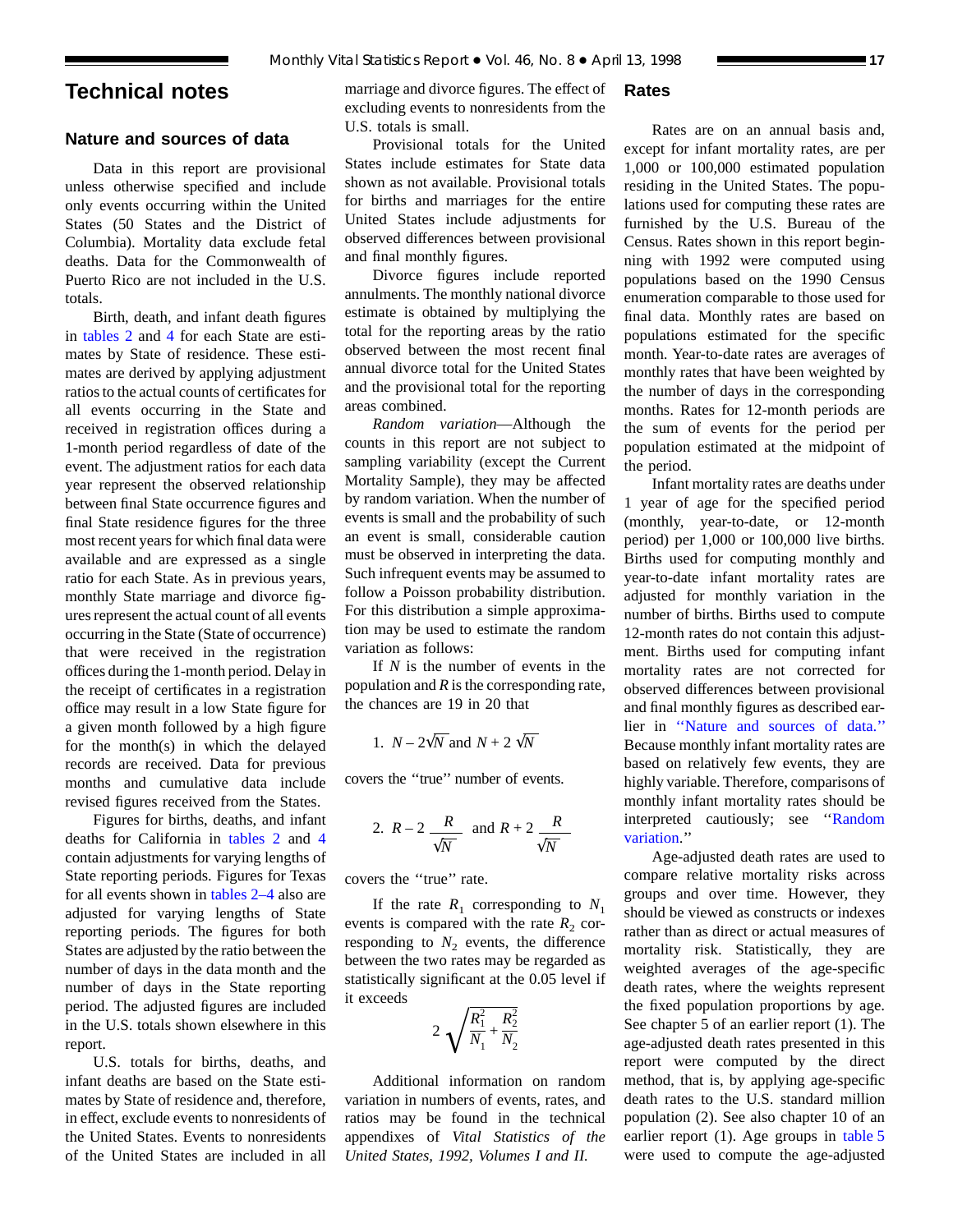rates shown in that table. It is important not to compare age-adjusted rates with crude rates.

## **Current Mortality Sample**

The Current Mortality Sample (CMS) is a 10-percent systematic sample of death certificates drawn each month after the certificates are counted in the State registration offices. Deaths and death rates for the United States by age, race, sex, and cause are estimated based on the sample. Because of the additional time required to select and process the certificates, data based on the CMS are published 1 month after publication of the U.S. and State counts. Complete information concerning the underlying cause of death sometimes is not available when the sample is drawn. As a result estimates based on sample counts for certain causes are biased. Correction for bias is not made in this report.

Estimated numbers of deaths based on the sample were proportionately adjusted to be consistent with estimates based on the count of death certificates received in State registration offices.

*HIV infection*—Beginning with data for 1987, the National Center for Health Statistics introduced categories \*042– \*044 for classifying and coding Human immunodeficiency virus (HIV) infection. The asterisks before the categories indicate that these codes are not part of the

*Ninth Revision, International Classification of Diseases.* Deaths classified to these categories are included in All other infectious and parasitic diseases in the List of 72 Selected Causes of Death and are also shown separately at the bottom of [table 6.](#page-12-0)

*Sampling variability*—Because the estimates of deaths and death rates presented in this report with the exception of total deaths and deaths under 1 year are based on a sample of death certificates, they are subject to sampling variability. The estimated relative standard error in the following table is a measure of the

**Relative standard errors for estimated numbers of deaths from the Current Mortality Sample expressed as a percent of the estimate**

|                                                                                                                          | Relative standard error<br>of estimate (as percent)                                           |                                                                                                      |  |  |  |
|--------------------------------------------------------------------------------------------------------------------------|-----------------------------------------------------------------------------------------------|------------------------------------------------------------------------------------------------------|--|--|--|
| <b>Estimated number</b><br>of deaths                                                                                     | 170,000<br>estimated<br>deaths<br>each month                                                  | 2,000,000<br>estimated<br>deaths<br>each year                                                        |  |  |  |
| 10<br>20<br>50<br>100<br>200<br>500<br>1,000<br>2,000<br>5.000<br>10,000<br>20.000<br>$50,000$<br>$100,000$<br>$200,000$ | 94.9<br>67.1<br>42.4<br>30.0<br>21.2<br>13.4<br>9.5<br>6.7<br>4.2<br>2.9<br>2.0<br>1.1<br>0.6 | 94.9<br>67.1<br>42.4<br>30.0<br>21.2<br>13.4<br>9.5<br>6.7<br>4.2<br>3.0<br>2.1<br>1.3<br>0.9<br>0.6 |  |  |  |
| 500,000<br>$1,000,000$                                                                                                   |                                                                                               | 0.4<br>0.2                                                                                           |  |  |  |

sampling error of the estimated number of deaths (or of the estimated death rate) expressed as a percent of the estimate. The first column refers to monthly estimates; the second to annual; cumulative year-to-date totals fall between the two.

The chances are about 2 in 3 that the percent difference between an estimate and the result of a complete count is less than the percent shown. The chances are about 19 in 20 that the percent difference is less than twice the percent shown. A figure based on 100 or fewer estimated deaths has a relative standard error of 30 percent or more and is, therefore, considered unreliable. A rate based on 100 or fewer estimated deaths has been replaced by an asterisk.

Unless otherwise specified comparisons made in the text between death rates based on the CMS were statistically significant at the 0.05 level of significance. Lack of comment in the text about any two rates does not mean that the difference was tested and found not to be significant at this level.

## **References**

1. Feinleib M, Zarate AO, eds. Reconsidering age adjustment procedures: Workshop proceedings. National Center for Health Statistics. Vital Health Stat 4(29). 1992.

2. Grove RD, Hetzel AM. Vital statistics rates in the United States, 1940–1960. Public Health Service. Washington: National Center for Health Statistics. 1968.